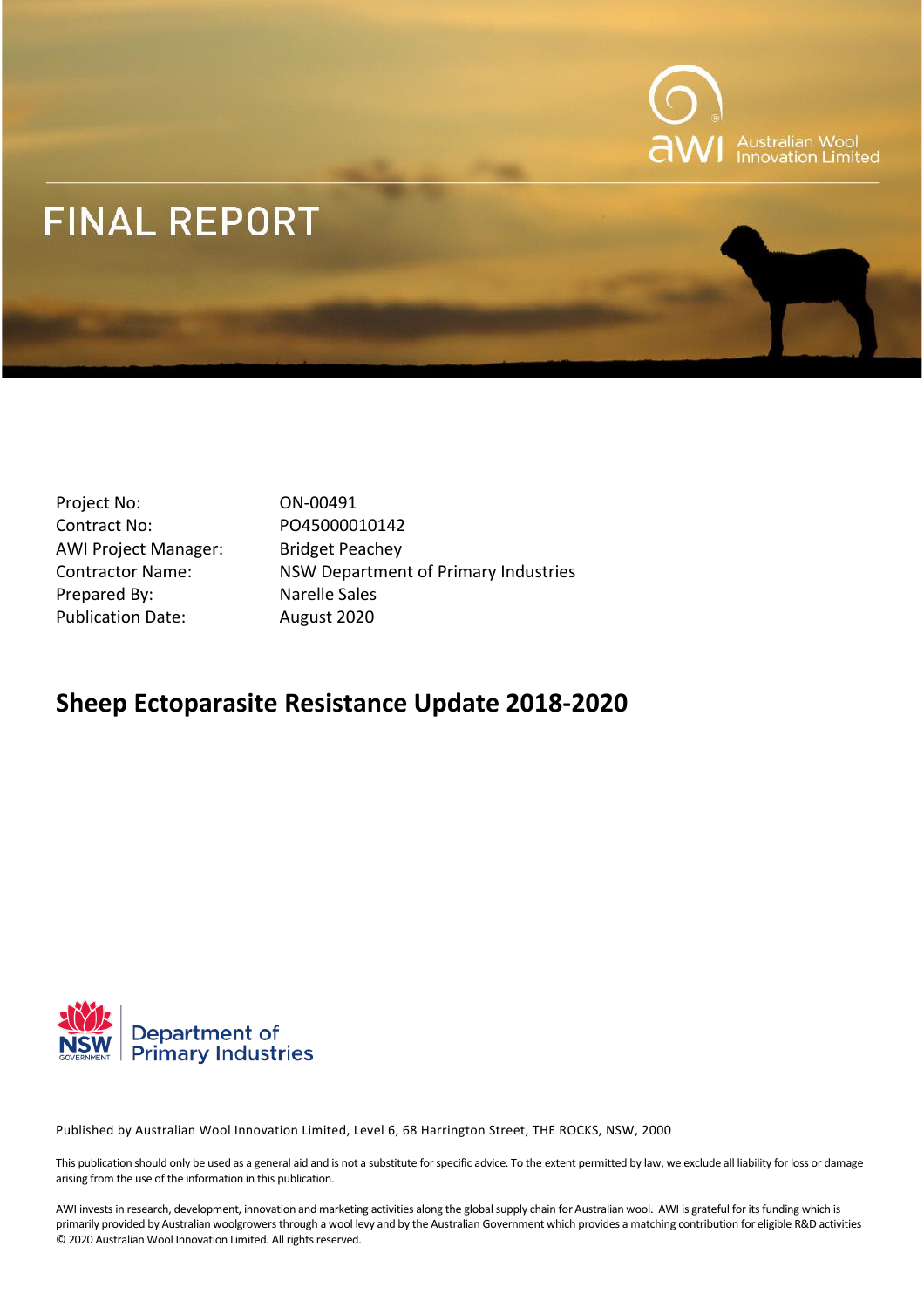## **Table of Contents**

| 1. |                                                                                                   |  |
|----|---------------------------------------------------------------------------------------------------|--|
| 2. |                                                                                                   |  |
| 3. |                                                                                                   |  |
| 4. |                                                                                                   |  |
| 5. |                                                                                                   |  |
| 6. |                                                                                                   |  |
|    |                                                                                                   |  |
|    | 6.2 Resistance Levels of Field Submissions to the Organophosphate, Diazinon12                     |  |
|    |                                                                                                   |  |
|    |                                                                                                   |  |
|    | 6.5 Susceptibility of Field Submissions to the Neonicotinoid, Imidacloprid 13                     |  |
|    | 6.6 The Toxicological Susceptibility of Field Strains to the Benzoylphenyl Urea, Diflubenzuron 14 |  |
|    |                                                                                                   |  |
|    | 6.8 Susceptibility of Field Submissions to the Amidine Derivative IGR, Dicyclanil14               |  |
|    |                                                                                                   |  |
|    | 6.10 Associations Between Insecticides in the Dicyclanil/Cyromazine Resistant Field Strains16     |  |
|    |                                                                                                   |  |
|    |                                                                                                   |  |
| 7. |                                                                                                   |  |
| 8. |                                                                                                   |  |
| 9. |                                                                                                   |  |
|    | 10.                                                                                               |  |
|    | 11.                                                                                               |  |
|    | 12.                                                                                               |  |
|    | 13.                                                                                               |  |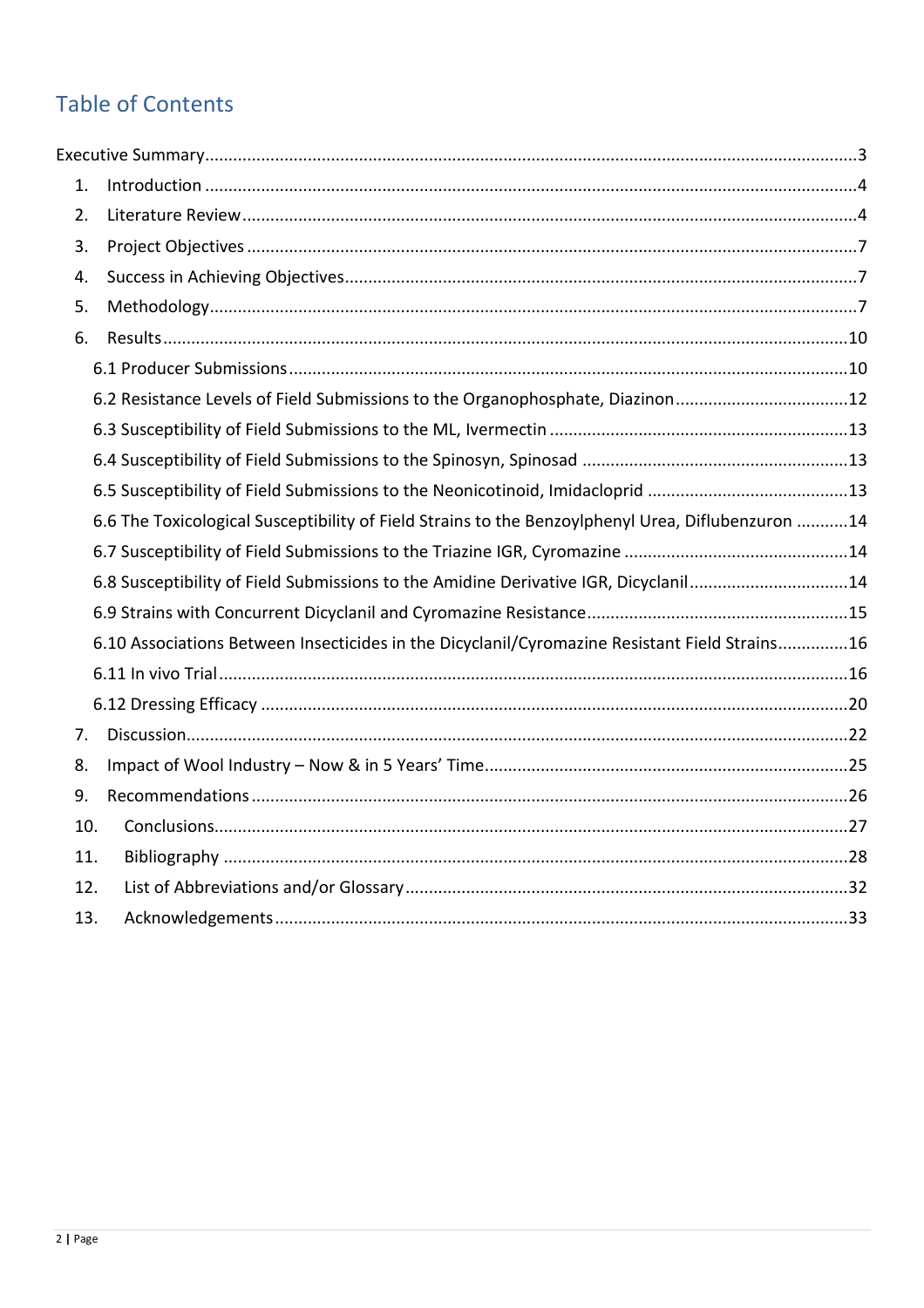### <span id="page-2-0"></span>Executive Summary

The impact of insecticide resistance on flystrike is usually a reduction in the protection period provided by treatments rather than complete control failure. The blowfly that initiates most flystrike in Australia is *Lucilia cuprina*  which has developed widespread, high-level, stable resistance to the organophosphate insecticides. To provide up to date information on the presence/absence, levels and distribution of insecticide resistance across the sheep producing areas of Australia, this project investigated six insecticides registered for flystrike control and one of historical interest. These insecticides were 1) diazinon, which is representative of the Organophosphate group; 2) ivermectin a macrocyclic lactone (ML); 3) spinosad a spinosyns; 4) imidacloprid a neonicotinoid; 5) cyromazine a triazine 6) dicyclanil a pyrimidine derivative and 7) diflubenzuron, a benzoylphenyl urea, with the final three belonging to the IGR group of insecticides.

This study received 121 submissions of maggots removed from strikes, of these submissions 100 became viable strains that were tested. These were from WA (n=21), SA (n=12), Vic (n=11), Tas (n=1) and NSW (n=55). *In vitro* analysis of the toxicological response of these strains found a statistically significant difference in their susceptibility to diazinon, spinosad and imidacloprid dependent on the state of the strains' origin. In addition, resistance levels to diazinon have increased and the levels of susceptibility to spinosad and ivermectin were found to have decreased over time following comparison with historical data. Spinosad, ivermectin and imidacloprid are also used to control the sheep biting louse and incidental exposure of the blowfly can increase selection pressure and provide additional opportunity for the development of resistance. This is suggested by data collected on imidacloprid, for the first time, following its recent release for flystrike prevention (2019). The range of responses of field strains (n=100) to imidacloprid does not coincide with that of a laboratory susceptible strain (LS) suggesting a decade of use for lice control has applied selection pressure to the sheep blowfly. In addition, the response of dicyclanil/cyromazine resistant field strains (n=60) to imidacloprid was found to be significantly correlated with their level of susceptibility to dicyclanil, cyromazine, diazinon and Ivermectin, in descending order, but not with spinosad.

The percentage of cyromazine resistant strains has increased in the last 4-6 years from 62% (n=58) to 88% (n=100), with an increase in concurrent dicyclanil resistance from 13.8% to 73% and all submissions from NSW resistant to both (n=55). Cyromazine resistance was observed independent of dicyclanil resistance, however, dicyclanil resistance was always associated with cyromazine resistance. A correlation of 0.4303 (p<0.0006) was found between the responses of dicyclanil/cyromazine resistant field strains to these two insecticides. All submitted strains were characterized and pooled to form a number of reference strains which were a) dicyclanil and cyromazine susceptible (DSus), b) cyromazine resistant (CRes) or c) dicyclanil/cyromazine resistant (DRes). Levels of resistance to cyromazine and to dicyclanil were approximately the same in the CRes strain (4-fold), whereas, DRes was more susceptible to cyromazine (approximately 2-fold) but far more resistant to dicyclanil (approximately 49-fold). This indicates that dicyclanil resistance is not the result of "up-regulation" of cyromazine resistance but rather an additional resistance mechanism. In addition, there was a statistically significant increase in diazinon resistance and decrease in susceptibility to imidacloprid observed in the highly dicyclanil/cyromazine resistant reference strain which suggest the involvement of a general metabolic resistance mechanism such as the cytochrome P450 system which is associated with resistance and insect adaption. These reference strains were also used to ascertain the effect of dicyclanil resistance on the efficacy of currently marketed dressing products (*in vitro*) and several prophylactic products (*in vivo*). The *in vivo* study found dicyclanil/cyromazine resistance reduced the protection periods of three dicyclanil pour-on products by 69-78%, a cyromazine jetting fluid by 50% and an ivermectin jetting fluid by 33%. In contrast, on the same sheep, these treatments provided protection according to label claims against the dicyclanil and cyromazine susceptible strain.

Individual submitters have received the resistance profile for their property (n=100) and this project identified the need for, and informed on the development of, an integrated resistance management plan for flystrike control across Australia as non-insecticidal control measures, such as breeding sheep less prone to flystrike, will become increasingly important.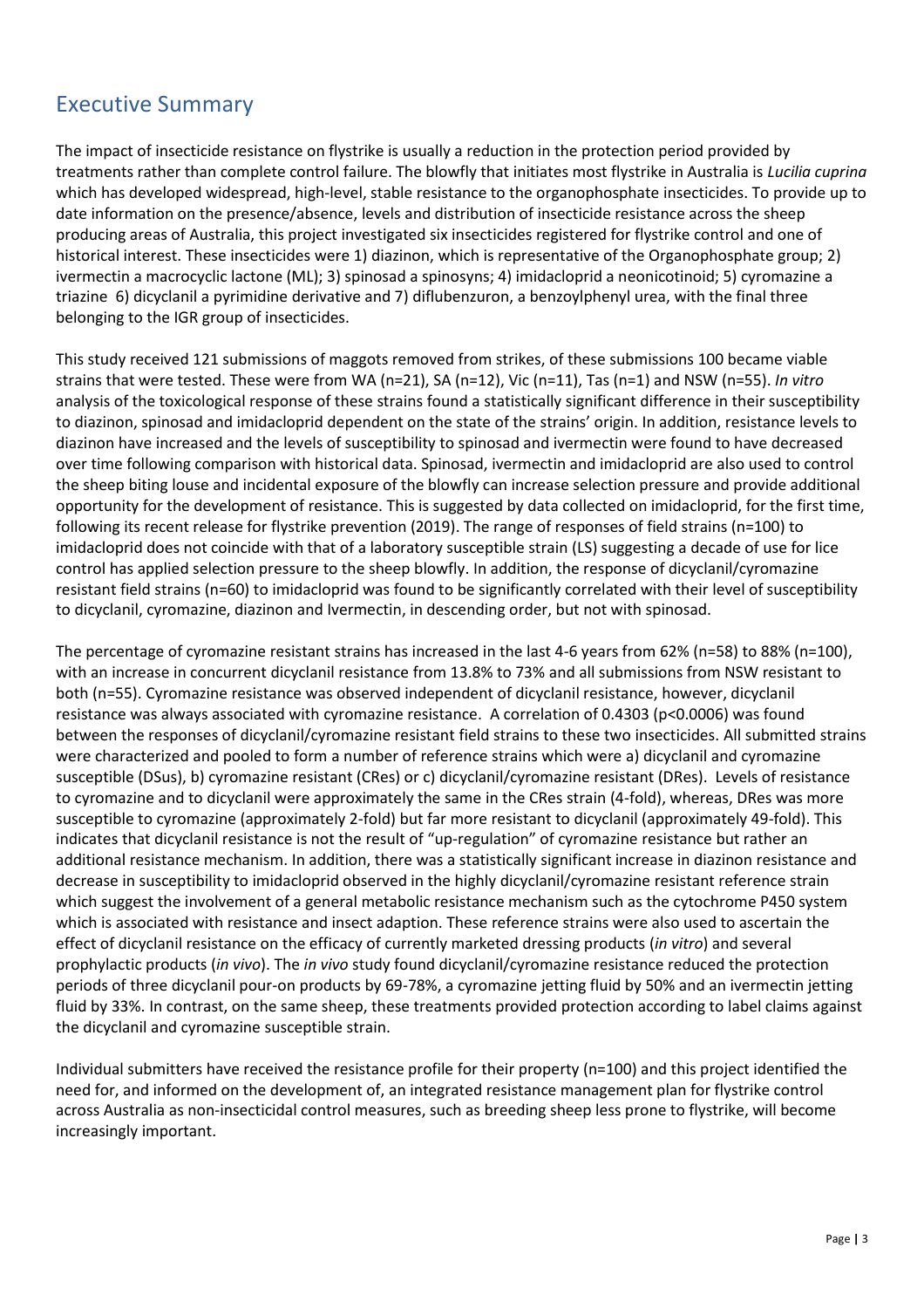#### <span id="page-3-0"></span>1. Introduction

This report provides information on the current insecticide resistance status of the Australian sheep blowfly, *Lucilia cuprina,* having determined the change in toxicological susceptibility and the extent of insecticide resistance in field populations to a number of different groups of insecticides. This report uses historical data to benchmark the current resistance status and demonstrates the benefits to the sheep and wool industry of periodic monitoring of insecticide resistance.

#### <span id="page-3-1"></span>2. Literature Review

A History of Insecticide Use, Resistance Monitoring and Detection of Insecticide Resistance in the Australian Sheep Blowfly, *Lucilia cuprina*.

The Australian sheep blowfly. *Lucilia cuprina*, is one of many economically significant insects which has demonstrated its ability to develop resistance to insecticides. Despite this, there is a long history of insecticide use for the control of flystrike with insecticidal treatments remaining an essential component of flystrike management today.

Flystrike was a problem in Australia well before breech modification began<sup>1</sup>, the first Joint Blowfly Committee was convened<sup>2</sup> and the first survey of *L. cuprina*<sup>3</sup> was conducted in the 1930's. Flystrike control relied upon the use of inorganic compounds, such as arsenic<sup>4</sup>, well before the post war introduction of the Organochlorine (OC) group of insecticides. The OC insecticides applied to sheep included DDT, BHC, dieldrin and aldrin. However, resistance to dieldrin/aldrin was reported first in NSW<sup>5,6</sup> in 1958 and later in other states.<sup>7-8</sup> Despite the withdrawal of OC's from use in 1958<sup>9</sup>, because of unacceptable meat residues, OC-resistance was investigated thoroughly $^{10\text{-}13}$ .

The date organophosphates (OP's) were released for flystrike control has been reported as "from around 1950"<sup>14</sup> but is generally accepted as 1957<sup>15</sup>. With the withdrawal of OC's producers looked to the OP's to protect their flocks against flystrike. However, there were immediate reports of poor efficacy of OP treatments relative to OCs. The OC's were known for travelling around the animal, which made application technique unimportant, unlike the OP's which required thorough application. Despite these initial issues it wasn't until 1965 $^{16,17}$  that routine monitoring detected resistance to the OP diazinon. OP-resistance was considered as non-specific and to have developed in two steps, firstly as low-level resistance in 1965 with an additional resistance mechanism in 1966.<sup>18</sup>. The latter is a genetically distinct form of OP-resistance which is malathion specific (R<sub>MAL</sub>)<sup>19,20</sup>, conferring resistance to the OPs that contain a carboxyl ester group, of which none were ever registered to control flystrike. The non-specific esterase-based OPresistance (R<sub>op-1</sub>)<sup>21-24</sup> conferred resistance to a wide variety of OP-insecticides<sup>25</sup>. While the level of resistance to each OP differed, OP-resistance was described as low level in adult flies (2 to 10-fold) and moderate resistance in larvae (5 to 60-fold)<sup>25</sup>. Despite this, two resistance surveillance studies conducted in the 1966/67 and 1969/70 flystrike seasons, found OP resistance had increased quickly with an average OP-resistance frequency of 95% in the field populations tested. A survey conducted in 1985, found OP-resistance to be widespread, the resistance frequency estimated as 98%<sup>24</sup> and apparently stable, as the lack of a fitness disadvantage due to OP resistance had previously been established<sup>26</sup>. Despite the development of OP-resistance some fifty plus years ago, and the suspension of their registration as prophylactic treatments on Work Health and Safety grounds in 2007, OP's are still available but only to dress existing strikes and to control lice.

In 1966 a carbamate insecticide known as butacarb was released to control flystrike but was reported as only being sold in limited areas of NSW<sup>27</sup>. The same report stated that butacarb resistance developed within 6 months and as a consequence resistance to diazinon approximately doubled $^{27,28}$  which was shown to have negatively impacted protection period<sup>29</sup>. Later studies, in the 1980's, demonstrated that field populations had reverted to virtual susceptibility and butacarb was thought to be of only historical interest.<sup>9</sup> However, both a butacarb resistant and an OP/carbamate resistant reference strain were found to display low level cross resistance to the benzoylphenyl urea, diflubenzuron. Diflubenzuron belonged to the insect growth regulator (IGR) group of insecticides and was under consideration for use against a variety of insect pests. Following its later release for blowfly control, high level resistance developed, and it was removed from the market for flystrike protection. However, elevated mixed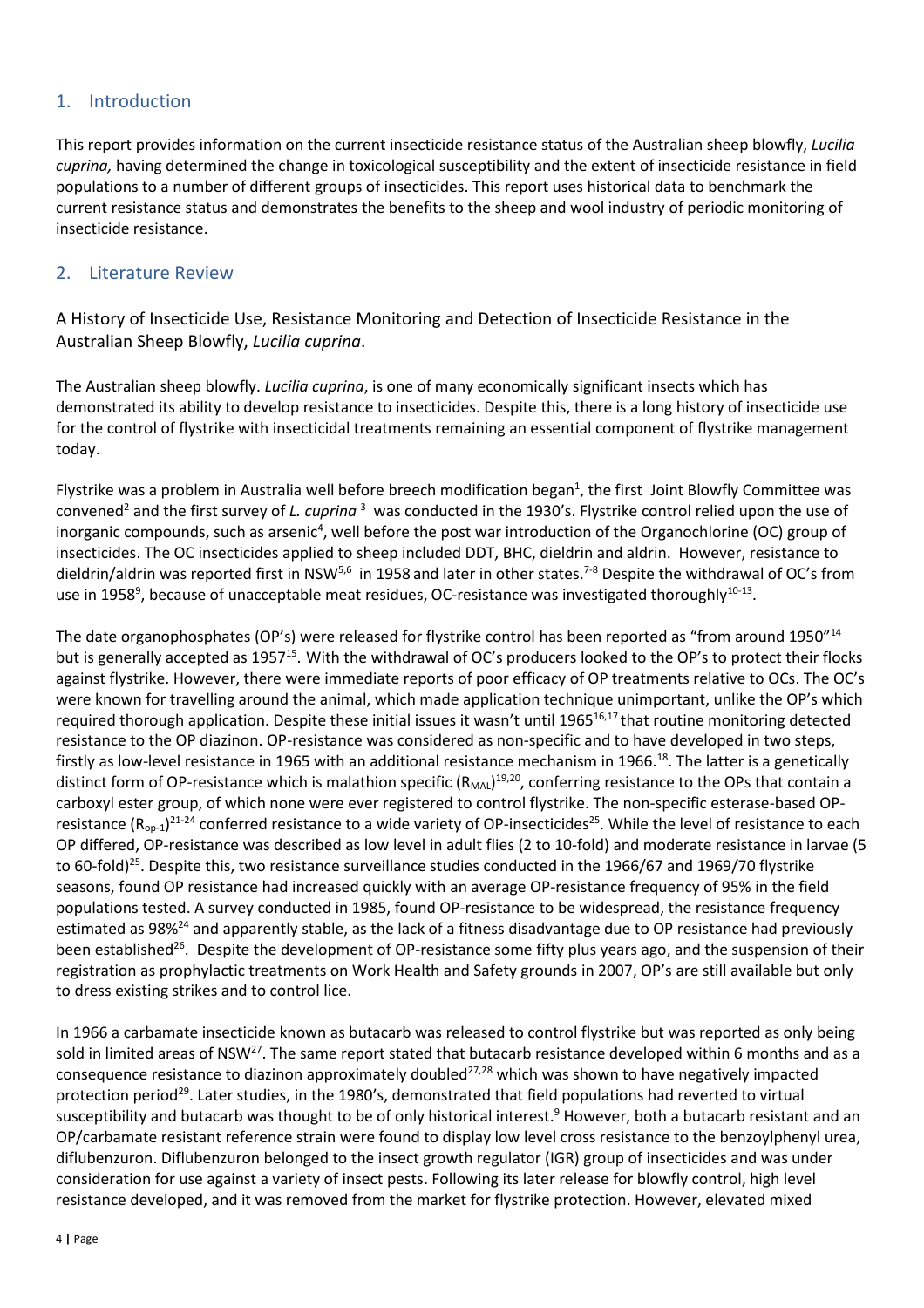function oxidases were shown to occur in diflubenzuron resistant flies<sup>30</sup> and an associated decrease in the efficacies of insecticides from other groups.

It wasn't until 1979 that a triazine Insect growth regulator (IGR), cyromazine, was released for flystrike prevention and for dressing existing strikes<sup>31,32</sup>. Due to its slow acting effects on existing strikes, cyromazine has predominantly been used as a prophylactic treatment. It was reported in the 1980's by this laboratory<sup>33</sup> that on occasion individual field strains were initially identified with elevated LC50 values in comparison to normal base line data. Bioassays conducted on subsequent generations failed to differentiate these strains from susceptible strains. This led to speculation<sup>33</sup> that these individuals had been selected by low residues of cyromazine on treated sheep, however, in the absence of selection pressure these genetic changes were at a fitness disadvantage and were lost. However, laboratory selection was able to produce a low level cyromazine resistant strain<sup>34</sup>. Producers became reliant on cyromazine and adapted their management practices around the use of this product with cyromazine resistance not confirmed in the field until 2011<sup>35</sup>. At that time cyromazine resistance was described as low-level and a subsequent survey found that 62% of the blowfly populations tested were cyromazine resistant with all submissions from NSW containing some cyromazine resistant larvae<sup>36</sup>.

The synthetic pyrethroid (SP) group of insecticides has been used widely to control a variety of insect pests of agricultural significance. The SP deltamethrin was released to control sheep lice in 1981<sup>37</sup> and a cypermethrin /OP product to control *L. cuprina* was released in 1987, followed by a product which only contained alpha-cypermethrin. Unlike other flystrike prophylactic insecticides SP's paralyse the ovipositor of the female fly<sup>38</sup>, preventing the laying of eggs or disrupting the pattern of oviposition, which results in the desiccation of scattered eggs<sup>38, 39</sup>. The selective capability of SP's applied as lice treatments on *L. cuprina* had been demonstrated *in vitro* along with the development of resistance to deltamethrin<sup>40</sup>. However, oviposition suppression was shown not to be affected by significantly correlated larval resistance to cypermethrin and the OP, diazinon<sup>41</sup>. Today, only alpha cypermethrin is available for lice and blowfly control and cypermethrin for lice control alone following the development of SPresistance in lice in the late  $1980's^{42,43}$ .

As previously discussed, there had been low level cross-resistance observed in both an OP resistant and an OP/carbamate resistant reference strain to the benzoylphenyl urea known as diflubenzuron. Also, laboratory selection with either butacarb or diflubenzuron was shown to increase the resistance level of the other<sup>33</sup>. However, *in vitro* and *in vivo* investigations of diflubenzuron in 1987 confirmed its effectiveness under fly wave simulation<sup>44</sup> and an apparent lack of resistance in field strains. Products with diflubenzuron as an active ingredient to prevent flystrike were released in 1993. A subsequent field survey conducted between 1996 and 1999 received 4 suspected field failures for investigation. Diflubenzuron resistance was confirmed in these and others while the correlation to OP-resistance was reconfirmed<sup>45</sup>. A field failure then yielded high level diflubenzuron resistance<sup>46</sup> and by 2002 the insecticide was withdrawn for use in flystrike control. An association with the general monooxygenases had been demonstrated<sup>47</sup> adding to the earlier speculation regarding OP and carbamate cross-resistance. In lice, resistance was reported to diflubenzuron in 2008 $48$  along with cross-resistance to triflumuron $49$ .

In 1993 a macrocyclic lactone (ML) pesticide, known as ivermectin, was released for the prevention and treatment of fly strike. Currently, other ML's, such as moxidectin, are available as drenches while abamectin is available for the control of both internal parasites and lice. Following its release, it was anecdotally noted that producers used the ivermectin flystrike product to drench sheep as it was less expensive. This resulted in the blowfly product being removed from the market for reformulation to prevent this practice. Just prior to its re-release, base line data were collected on the toxicological response of fly populations to ivermectin<sup>50</sup> and a low-level cross resistance was observed in a highly diflubenzuron resistant field strain<sup>46</sup>. Despite this potential cross-resistance a field survey conducted in 2013 stated field populations were considered susceptible to ivermectin<sup>51</sup>. The findings of this project will provide additional information on the effect of dicyclanil/cyromazine resistance on the efficacy of an ivermectin based jetting fluid<sup>52</sup>.

At approximately the same time as ivermectin was released a spinosyn, known as spinosad, was also registered to control flystrike. It was viewed favourably because spinosad degrades in light, has very low toxicity to mammals and low activity against some beneficial insects<sup>53</sup>. Spinosad was registered for the prevention and treatment of existing strikes as well as the control of sheep biting lice. Base line data collected on the toxicological response of blowfly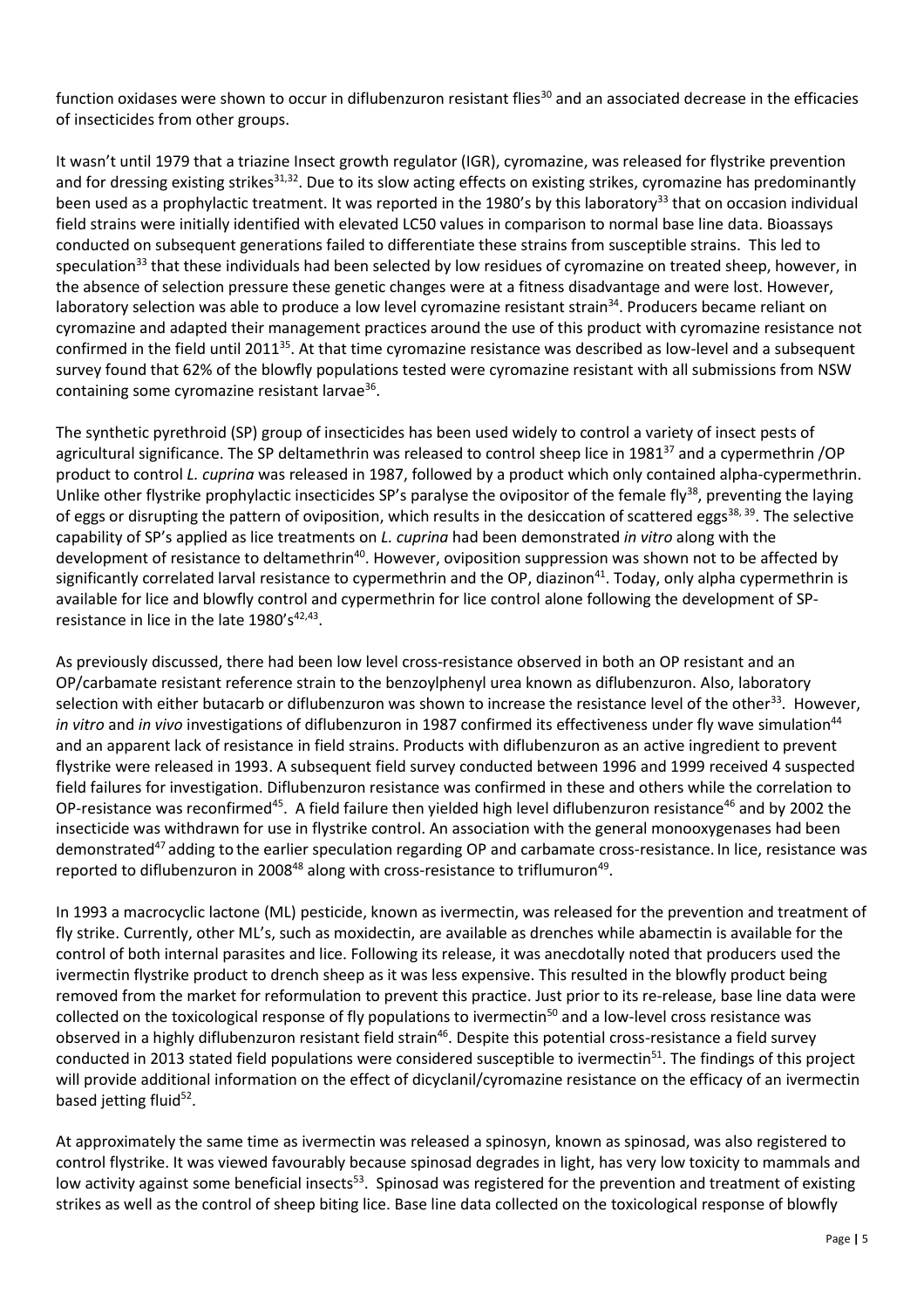populations to spinosad reported a 16-fold difference in LC50 values in the field populations tested and a susceptible discriminating dose of 5mg/L was proposed<sup>54</sup>. An additional *in vitro* study of spinosad, used as a dressing, reported that highly diflubenzuron resistant larvae did not display a survival advantage, compared to susceptible larvae, despite not achieving 100% mortality 55 .

In 1998 an amidine derivative known as dicyclanil, with very similar structure to cyromazine, was released for the prevention of flystrike only<sup>56,57</sup>. Dicyclanil based products are marketed as spray-on treatments and their ease of application and the long protection (up to 18-24 weeks) of the 50g/L product have assured its widespread adoption and ever-increasing market share. More recently a lower dose (12.5g/L) spray on product (up to 11 weeks protection) was released for use leading up to sale for slaughter, late in the season or prior to shearing or crutching. Also in 2018 a higher dose product was released (65g/L) with a protection claim of up to 29 weeks. Unfortunately, cyromazine resistance had already been confirmed in the field<sup>35</sup> along with 14% associated resistance to dicyclanil<sup>36</sup>. The occurrence of cyromazine resistance and concurrent dicyclanil resistance will be discussed as a major component of this project.

The most recent insecticide to be marketed for the control of flystrike is the neonicotinoid, imidacloprid, which was released for flystrike in 2019. The toxicological response of *L. cuprina* to imidacloprid has not previously been considered, however, it has been used extensively for the control of the sheep body louse, *B. ovis,* for more than 10 years. The findings reported here can be used as a benchmark for future studies and serve as a useful tool to identify future shifts in the susceptibility of *L. cuprina* to imidacloprid.

Given the limited availability of novel insecticides and the high cost of their development, there is an urgent need to extend the effective life of registered insecticides through their strategic use as part of integrated resistance management<sup>58</sup>. As the detection and monitoring of resistance have proved their worth in the past, the current findings on the resistance status of *L. cuprina* should aid the formulation and adoption of such a plan.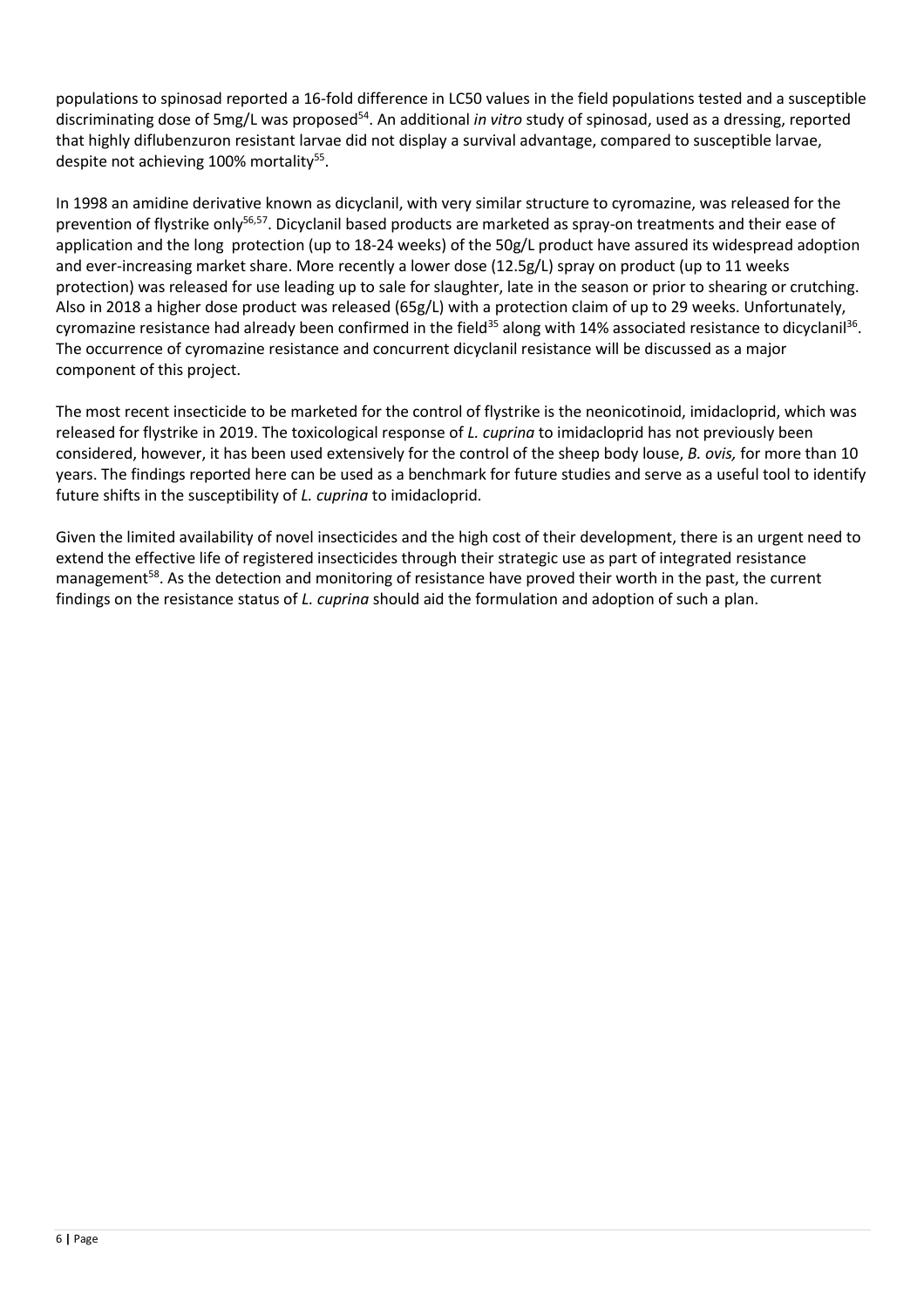#### <span id="page-6-0"></span>3. Project Objectives

- 3.1 Define the toxicological response and determine the resistance status of field populations of the sheep blowfly to spinosad, imidacloprid, ivermectin, diazinon, diflubenzuron, cyromazine and dicyclanil.
- 3.2 Specifically monitor field populations of sheep blowfly for resistance to cyromazine and dicyclanil by sampling from properties where cyromazine has been used consistently or if control failure is suspected.
- 3.3 Screen large numbers of larvae from each submitted population of sheep blowfly for cyromazine/ dicyclanil resistant individuals and quantify the level of resistance.
- 3.4 Preserve resistant and susceptible individuals as a resource for further research. Pooling populations to produce representative field strains for further studies on cross resistance and novel chemicals.
- 3.5 Implement a communications plan to promote sample submission, grower involvement in research, grower benefits of information flow back to farm, broader promotion of the AWI flystrike strategy.
- 3.6 To determine the effect of dicyclanil/cyromazine resistance on *in vitro* susceptibility to the three alternative insecticides spinosad, ivermectin and imidacloprid.
- 3.7 To determine the *in vitro* efficacy of currently marketed dressing products against dicyclanil/cyromazine resistant 3<sup>rd</sup> instar maggots.
- 3.8 To determine *in vivo,* the impact of dicyclanil/cyromazine resistance on the protection provided by dicyclanil, cyromazine and ivermectin based flystrike preventative products.

#### <span id="page-6-1"></span>4. Success in Achieving Objectives

The study objectives 3.1-3.8 were achieved, despite widespread drought determining the locations of flystrike activity and hence blowfly submissions. This was one of the most comprehensive studies ever conducted by the NSW DPI Insecticide Resistance Laboratory, given the number of resistance profiles reported on here (100) and the number of insecticides involved (7).

The detection of dicyclanil resistance in the early stages of the project precipitated the formation of the AWI Sheep Blowfly Resistance Working Group which developed a producer targeted insecticide resistance management strategy (2 articles) for Beyond the Bale. These are now available on the AWI and FlyBoss websites as producer resources.

#### <span id="page-6-2"></span>5. Methodology

Telephone or e-mail contact was made with existing networks in the sheep industry. Project outlines and information were distributed along with calls for contacts to distribute kits and for sample submissions. These networks included NSW Local Land Service District Veterinarians and Biosecurity Officers, SheepConnect Coordinators in Tasmania and South Australia, Leading Sheep Queensland, equivalent departments from other states, animal health companies and agricultural/rural retailers.

In total 455 maggot collection kits were distributed upon request and 121 submissions were received, whereupon, each strain of maggots was given a unique ID and placed into insecticide free laboratory culture. Neonate larvae of the second generation of each submission were used for *in vitro* testing of seven insecticides, which included 1) diazinon, representative of the Organophosphate group; 2) ivermectin a macrocyclic lactone (ML); 3) spinosad a spinosyn; 4) imidacloprid a neonicotinoid; 5) cyromazine a triazine derivative, 6) dicyclanil a pyrimidine derivative and 7) diflubenzuron a benzoylphenyl urea, with the final three belonging to the larger chemical group known as the Insect Growth Regulators (IGRs).

The laboratory assay used to measure each strain's level of larval susceptibility or resistance to diazinon, ivermectin, spinosad, imidacloprid and diflubenzuron was developed in this laboratory and has been used since the 1970's.<sup>60</sup> Briefly, PESTANAL®, analytical standard grade insecticides, were used and the sheep serum was fortified with 20 g L<sup>-</sup> <sup>1</sup> yeast extract and 5 g L<sup>-1</sup> potassium dihydrogen orthophosphate. Duplicate strips of chromatography paper were treated with acetonic solutions containing a serial dilution of insecticide to cover the 0–100% range of larval mortality. After placing the insecticide impregnated papers into glass phials, 1 mL of sheep serum and forty newly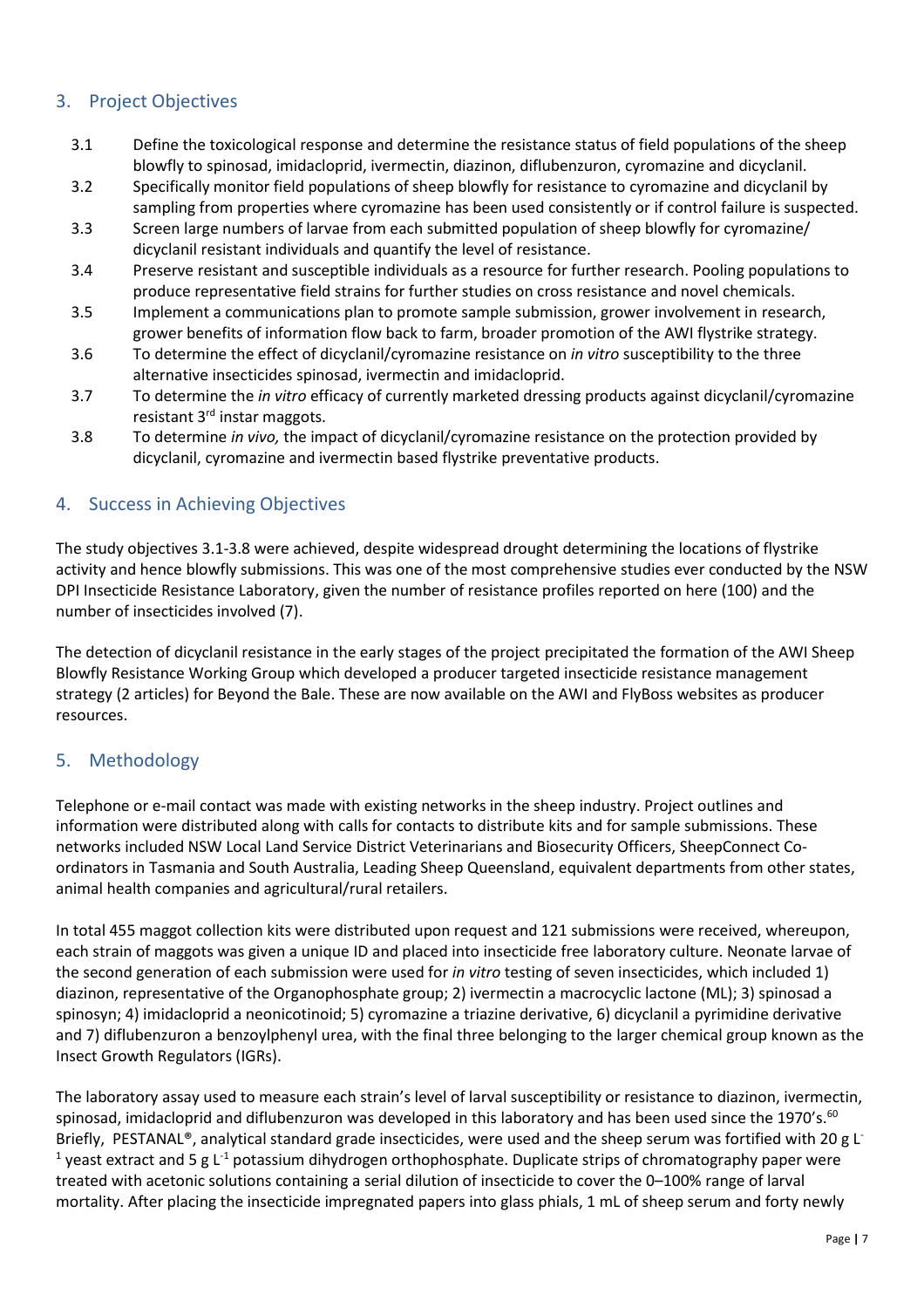hatched first-instar larvae were added to each. The assays were incubated under lights for 24 hrs, in the case of diazinon, and 48 hrs for the remaining insecticides, and then percentage mortality was determined. Solvent controls were used to determine the control mortality which was used to correct the dose mortality data using the Schneider-Orelli's formula<sup>61</sup> which is an adaption of Abbotts Correction<sup>62</sup>. Probit analysis<sup>63</sup> was performed using BioStatPro software<sup>64</sup> to calculate the concentration at which 50% of the maggots in the phial were killed (LC50), and also 95% mortality (LC95), along with the associated 95% fiducial or confidence limits. Each strain's level of susceptibility to the test insecticide was compared by calculating resistance factors (RF's) relative to the Laboratory Susceptible strain, LS, (LC50 field strain/LC50 LS strain).

The susceptibility of individual field strains to cyromazine and dicyclanil was determined using susceptible discriminating concentrations (SDC's) of 1 mg kg<sup>-1</sup> for cyromazine and 0.1 mg kg<sup>-1</sup> for dicyclanil incorporated into the larval food. In line with a previous study<sup>36</sup>, an additional concentration of 8-fold the SDC for cyromazine was included. It was considered important to determine if field populations displayed higher-levels of resistance to dicyclanil and therefore 4-fold and 8-fold SDC concentrations were also included. Once strains were categorised, they were pooled according to their dicyclanil resistance levels to form reference strains of known resistance status. The same technique was used to determine the concentration of insecticide required to produce 50% mortality (LC50), and the associated 95% fiducial limits, for cyromazine and dicyclanil in these pooled reference strains. These were the dicyclanil/cyromazine resistant strains (DRes1 and DRes8), a pooled cyromazine resistant strain (CRes) and a strain susceptible to both of these insecticides (DSus). Results were expressed as resistance ratios (RR) relative to the pooled susceptible reference strain DSus, (LC50 resistant reference strain/LC50 DSus). These reference strains were used to determine:

a) The effect of dicyclanil resistance on the efficacy of the currently available dressing products against full gutted third instar larvae *in vitro*<sup>59</sup> .

Replicates of approximately 100 full gutted third instar larvae from the LS, DSus, DRes1 and DRes8 strains were exposed to the following dressings: a) 500g/L cyromazine (Vetrazin™); b) 16g/L ivermectin (Coopers Blowfly and Lice<sup>™</sup>); c) 200g/L diazinon (Coopers Diazinon<sup>™</sup>); d) 14g/L propetamphos (Young's Deadmag<sup>™</sup>); e) 15g/kg diazinon, 0.8g/kg piperonyl butoxide, and 1g/kg pyrethrins (WSD Fly Strike Powder); f) 25g/L spinosad (Extinosad Eliminator™); g) 2.8g/kg spinosad (Extinosad™). The dressings were diluted or used neat as directed by the manufacturer. The larvae were fully immersed for 5, 15, 30, 60 and 180 seconds. Controls were immersed for the same intervals in water. Larvae were placed on a small square of paper towel before being placed in a labelled pot. After 24 hours the total number of larvae were counted, vermiculite was added, and the larvae were left to pupate. Pupae and adult flies were counted when they emerged. The percentage mortality was determined by dividing the number of larvae exposed by the number of adults emerged multiplied by 100. Analysis was performed in Microsoft Excel. Odds Risk Ratios were performed according to the formula:

$$
RR = \frac{D_E N_N}{D_N N_E} = \frac{D_E | D_N}{N_{E} | N_N} \qquad OR = \frac{D_E | H_E}{D_N | H_N}
$$

where N<sub>E</sub> is the total number exposed out of which D<sub>E</sub> died and H<sub>E</sub> emerged as adults. N<sub>N</sub> is the total number of the untreated controls, out of which  $D_N$  is controls that died and  $H_N$  the controls that emerged as adults.

b) The protection period provided by three dicyclanil spray on products, a cyromazine jetting fluid and an ivermectin based jetting fluid against strike establishment *in vivo* by neonate larvae<sup>65,66,67</sup>.

Yearling merino wethers were treated 6 weeks post shearing on the backline and breech according to the manufacturers' instructions for their individual body weight. The treatment groups were: (a) 12.5 g/L dicyclanil, (CLiKZiN Spray-On™); (b) 50 g/L dicyclanil (CLiK™ Spray-On); (c) 65 g/L dicyclanil (CLikExtra™ Spray-On); (d) 500 g/L cyromazine (Vetrazin<sup>™</sup> Liquid) applied by hand jetting; (e) 16.0 g/L ivermectin (Coopers® Blowfly and Lice Jetting Fluid) applied by hand jetting; and (f) Untreated controls. Six sheep from each group were challenged at fortnightly intervals with newly hatched larvae from a pooled dicyclanil and cyromazine susceptible strain and on the opposite side of the midline with a pooled dicyclanil/cyromazine resistant field strain. These neonate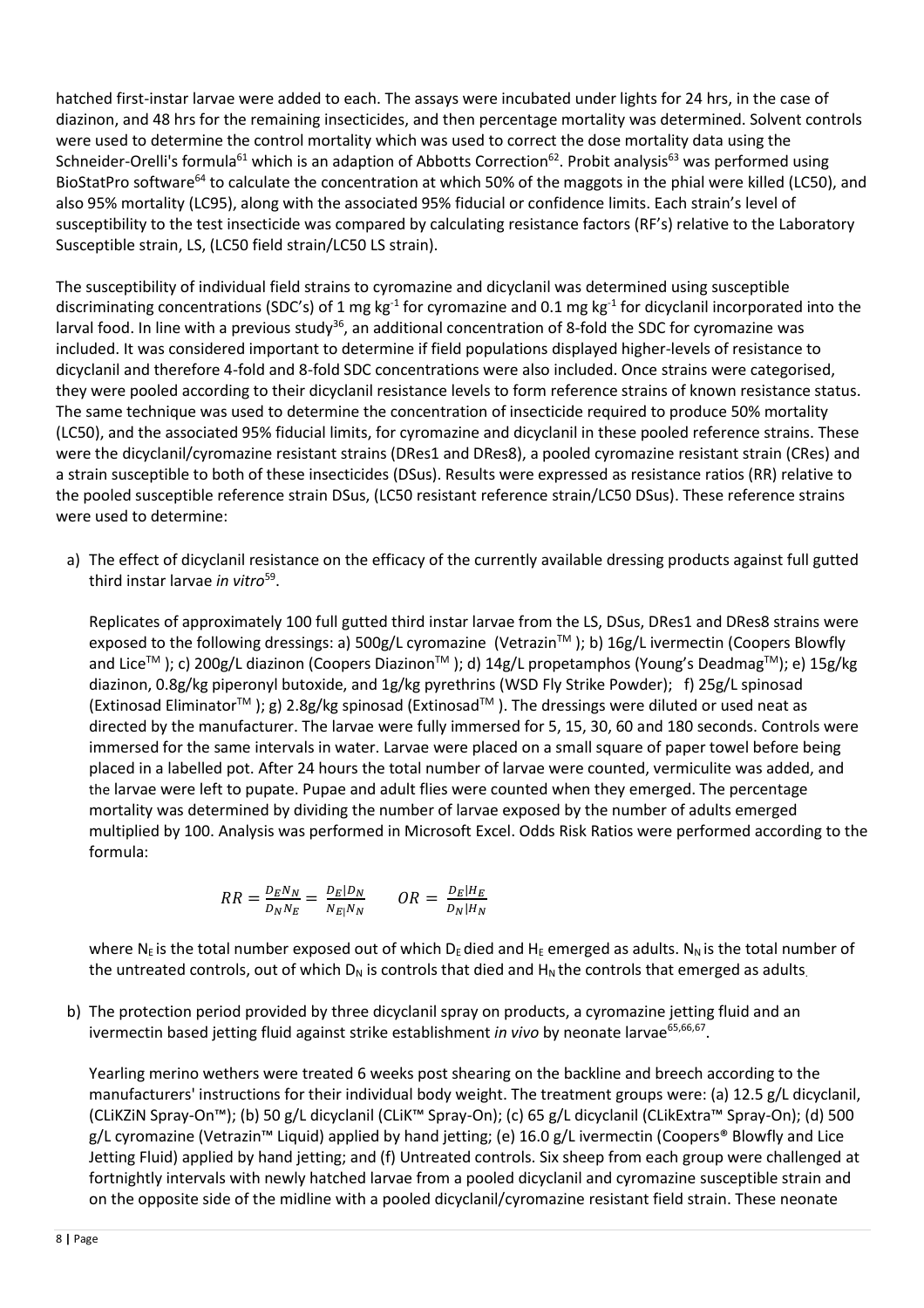larval implants were created directly under the treatment and were checked at 24, 48 and 72 hours. Larvae were removed from the sheep, after 24 hours on the untreated controls and 48 and/or 72 hours, dependant on their size, from the treated sheep. Once removed the larvae were allowed to continue development through pupation and the number of flies which emerged were counted. An implant was considered positive if flies successfully emerged, while a break in the protection period was declared if 3 out of the 6 challenged sheep had a positive implant for that strain. This was confirmed by the subsequent implant. The percentage reduction observed in the protection period was calculated by dividing the number of weeks post treatment at which the break in protection occurred in the treatment group divided by the number of weeks protection claimed by the product multiplied by 100.

The parameters of this *in vivo* study were specifically selected to avoid issues highlighted by a similar study using a cyromazine resistant strain which was reported on 2014<sup>68</sup>. Some of these parameters and the differences between these two studies are listed in the **Table 1**. below.

| <b>Trial Parameter</b>                                          | 2014 Study - Cyromazine Resistance               | 2019 Study - Dicyclanil Resistance                                       |  |
|-----------------------------------------------------------------|--------------------------------------------------|--------------------------------------------------------------------------|--|
| <b>Trial Conducted</b>                                          | Autumn, Winter 2013                              | Spring, Summer 2018/19                                                   |  |
| Sheep Age                                                       | Adult (not described)                            | Yearlings (Flystrike naïve)                                              |  |
| Wool length at treatment                                        | 7 months                                         | 6 weeks off shears                                                       |  |
| Previous treatment with insecticide                             | Yes, post shearing but none in 6<br>months prior | Nil                                                                      |  |
| <b>Cyromazine Treatment Used</b>                                | Spray-on and Jetting Fluid                       | Jetting Fluid                                                            |  |
| Possibility of contamination between<br>treatment groups        | Yes. Sheep run as a single mob                   | No. Sheep run as discreet groups                                         |  |
| <b>Total Number of Treatment Groups</b><br>(Total Number Sheep) | 4(28)                                            | 6(72)                                                                    |  |
| Number untreated control sheep<br>(Max Number implants/sheep)   | 7(7)                                             | 15(4)                                                                    |  |
| Implants commenced                                              | Mid-Autumn                                       | Last month of Spring                                                     |  |
| Number of weeks between implants                                | 3                                                | 2                                                                        |  |
| Number of sheep implanted per<br>treatment group                | 5                                                | 6                                                                        |  |
| Number of implants positive for a<br>break in protection        | $\overline{2}$                                   | 3                                                                        |  |
| Implants assessed as                                            | Positive=live larvae on strike at 48 or          | Positive = larvae removed at 48 or 72                                    |  |
|                                                                 | 72 hours                                         | hours, pupated and adults emerged.                                       |  |
|                                                                 | Negative = All larvae on strike dead.            | Negative = larvae on strike dead or                                      |  |
|                                                                 |                                                  | removed at 48 or 72 hours but did not<br>develop through to adult flies. |  |

**Table 1**. Comparison of some trial design parameters of the 2013-14 and 2018-19 *in vivo* studies.

c) Finally, these dicyclanil/cyromazine susceptible and resistant reference strains were used to investigate the change in *in vitro* susceptibility to ivermectin, spinosad and imidacloprid resulting from dicyclanil and/or cyromazine resistance using the laboratory assays outlined above.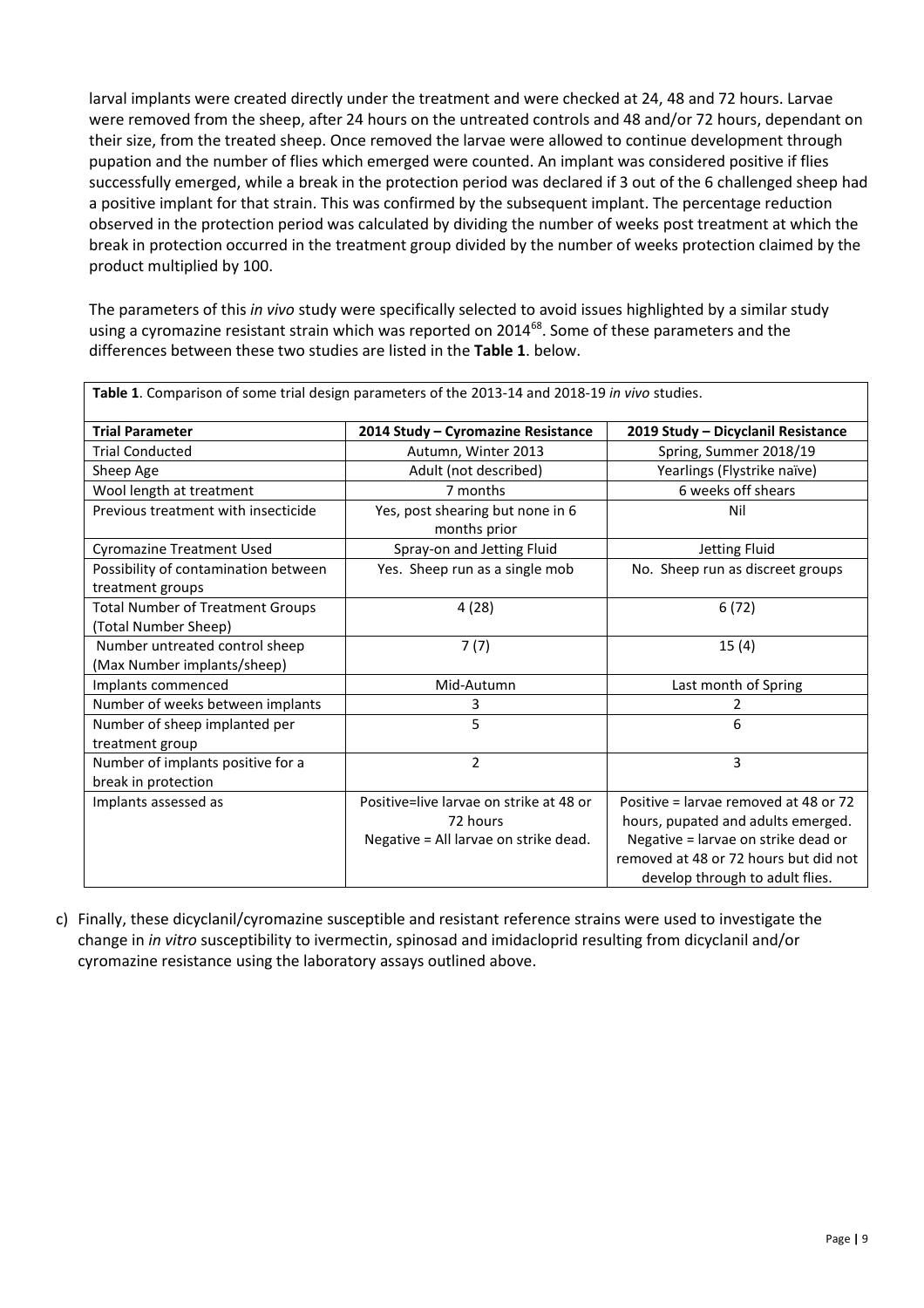#### <span id="page-9-0"></span>6. Results

#### <span id="page-9-1"></span>6.1 Producer Submissions

Approximately 455 maggot collection kits were distributed across Australia and 121 samples were submitted (27%) despite widespread drought conditions in many areas. Figure 1 shows the distribution of submissions from across the southern areas of Australia. In total submissions were received from 24 of the natural resource management regions identified on the MLA map of National sheep numbers (June 2016).



Submissions from NSW made up 52% of all submissions while those from other states were low with 19.8% from WA, 11.6% from SA, 14.1% from Vic, and 2.5% from Tasmania (n=121). During the project we did not receive any submissions from Queensland despite contacting and then sending kits to key members of the Leading Sheep program, Department of Agriculture and Fisheries and directly to producers following their requests. Of the 121 submissions received, 21 (17.4%) were not viable, being either the incorrect species, dead on arrival or containing too few individuals for successful culture (**Figure 2**).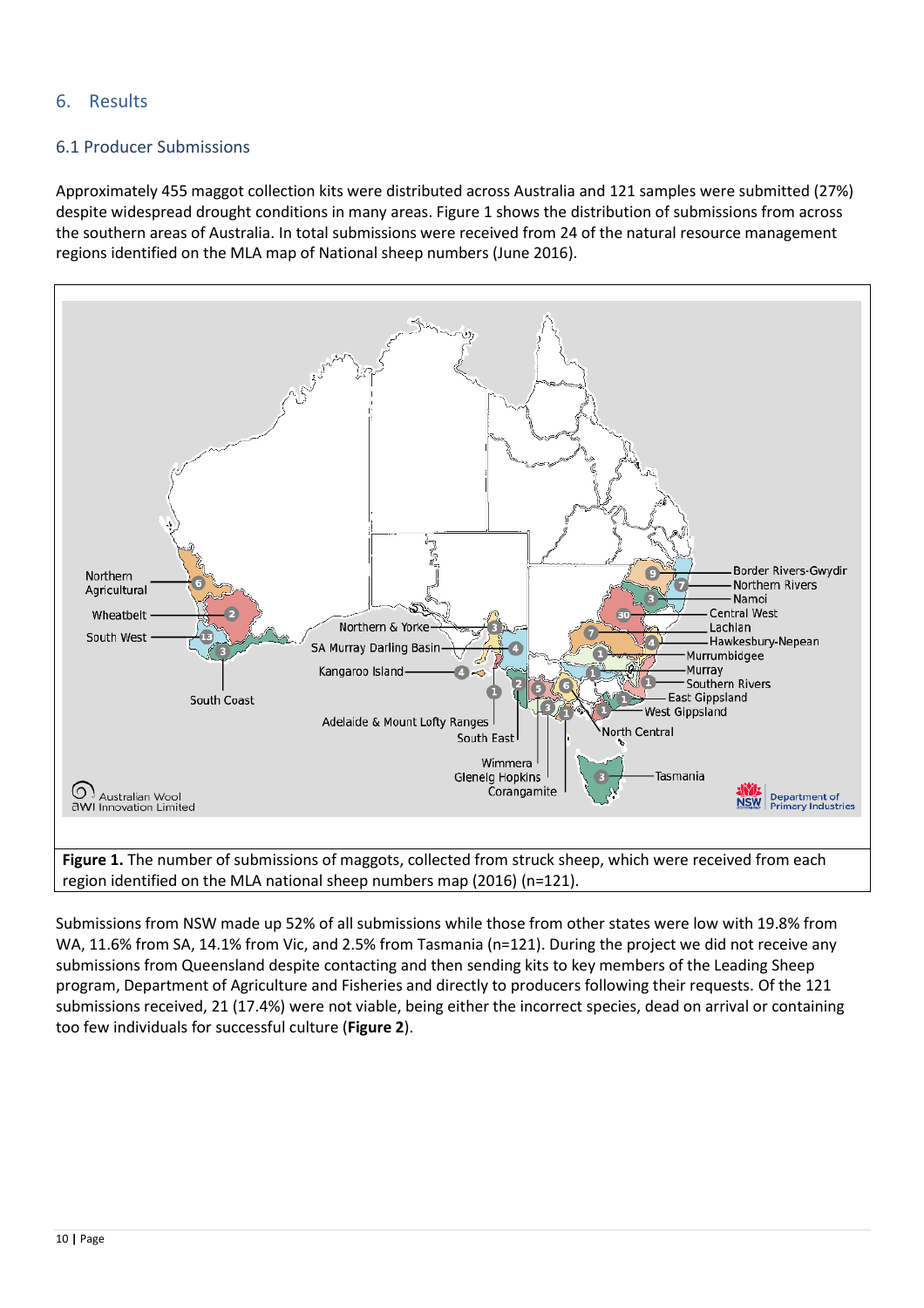

The maggot collection kits contained a strike record sheet for submitters to complete and return. From this information we determined if the maggot sample had been removed from insecticide treated sheep and the product used following their last shearing. Untreated sheep made up 38% of submissions, leaving 62% of submissions taken from treated sheep (**Figure 3**). Of the total submissions received dicyclanil had been the most frequently used insecticide (34.7%). As diflubenzuron-based products are no longer marketed for the control of flystrike, we are assuming that a louse treatment was reported here despite there also being a separate question on louse treatments.



the active ingredients they had been treated with (OP- Organophosphate, SP – Synthetic Pyrethroid and DFB – Diflubenzuron).

The strike record sheet also provided data on location of the strike from which the submitted maggots were removed. (**Figure 4**). The sheet also asked if the maggot sample had been removed from a single sheep (46.3%), from multiple sheep (28.9%) with the remaining 24.8% of submissions undeclared.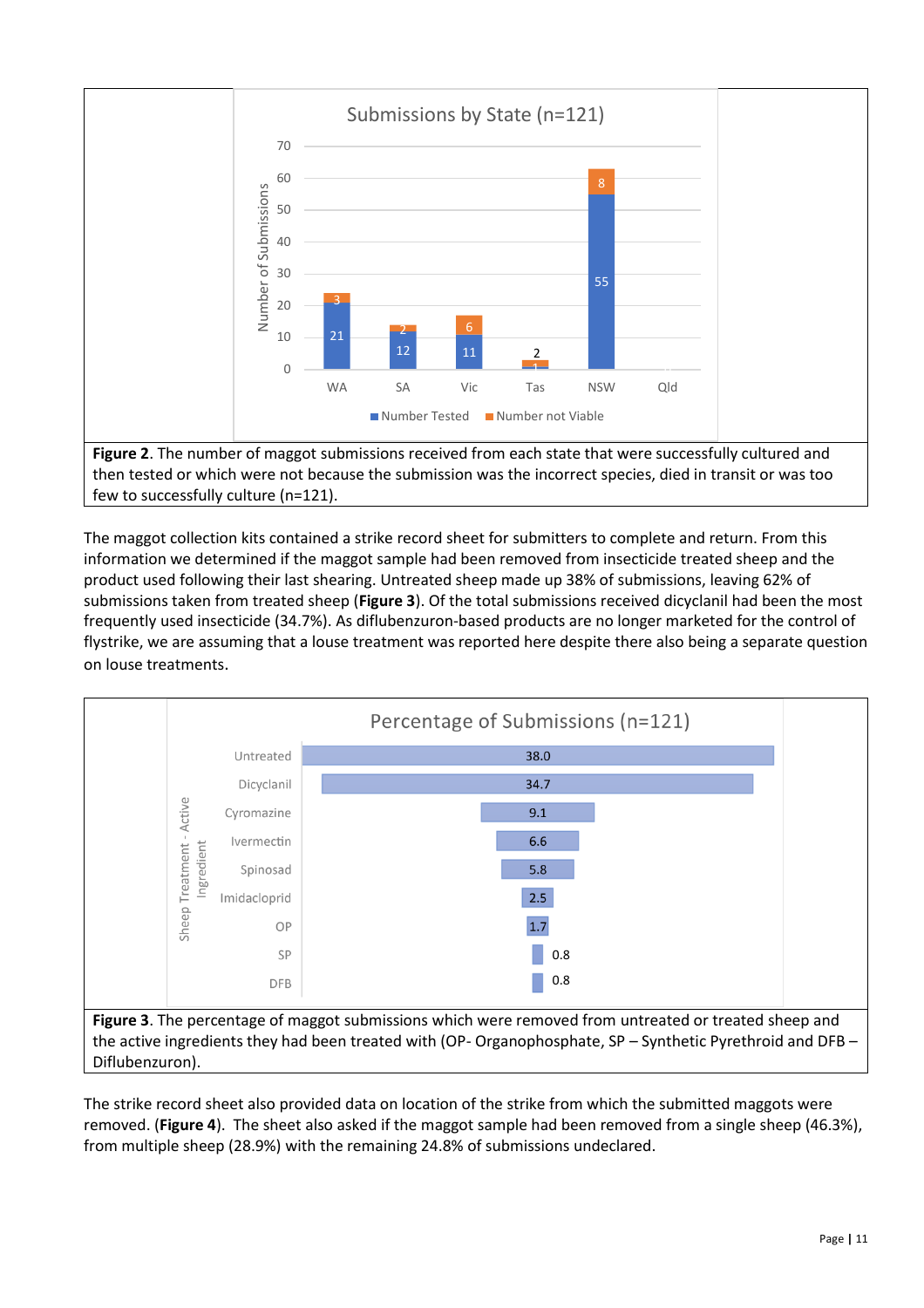

When the insecticide resistance profile of a strain was completed the results were conveyed to their submitter and the opportunity was taken, when possible, to gather additional information regarding the management practices and insecticide usage on the property.

The individual property profiles supplied to submitters are confidential and are not provided as part of this report. Instead results are presented as **a)** a comparison between States of the range of susceptibility or resistance observed to an insecticide; **b)** all of the submissions considered as a single population to assess the normality of the distribution of the toxicological response to an insecticide; and **c)** the change in susceptibility to the insecticide over time by comparison with data generated in this laboratory during previous studies.

#### <span id="page-11-0"></span>6.2 Resistance Levels of Field Submissions to the Organophosphate, Diazinon

#### **6.2.1 Diazinon -State Comparison**

As expected, regardless of the state of origin, all submissions were resistant to the OP diazinon. Resistance levels of field strain to diazinon ranged from a Tasmanian strain with the minimum RF of 8-fold through to the maximum RF of 63.5-fold in a strain from NSW (n=100). There were two submissions which appeared as outliers for their state, one from NSW (RF= 63.5) which was received late in autumn 2020 and the other from South Australia (RF=50.4). However, the outlier from SA fell within the NSW range. There was a statistically significant difference in resistance levels between the strains from WA and NSW (p<0.05) but SA and Vic were not different to either.

#### **6.2.2 Diazinon – Frequency Distribution of Diazinon Resistance in the Australian** *L. cuprina* **Population**

A "normal" distribution of response can still be observed in a resistant population if the resistance has stabilised in the population and selection pressure remains constant. Comparison with a hypothetical, normally distributed population, with the same mean and standard deviation, indicated the response to diazinon in 2018-20 was not normally distributed. It was negatively skewed indicating a tendency towards higher levels of resistance and leptokurtic with a congregation around the mean Log (LC50). The Shapiro-Wilk test for normality also rejected the null hypothesis that the population was normally distributed.

#### **6.2.3 Diazinon - Comparison over Time**

In this study, resistance factors (RF's) calculated to diazinon were higher, maximum= 63.5-fold and minimum= 8 (n=100), than those reported in 1988.<sup>69</sup> These were a maximum RF of 25-fold and a minimum Rf of 8-fold (n=33). In 1988 OP's were being used, resistance gene frequency was stabilised at 98%, however, these RF's were not considered high. The level of resistance was found to be higher in a subsequent study in 1994, with RF's ranging from 2.2 to 42.1 with the mean RF of 19.6 (n=125), however this is still lower than observed in the current study.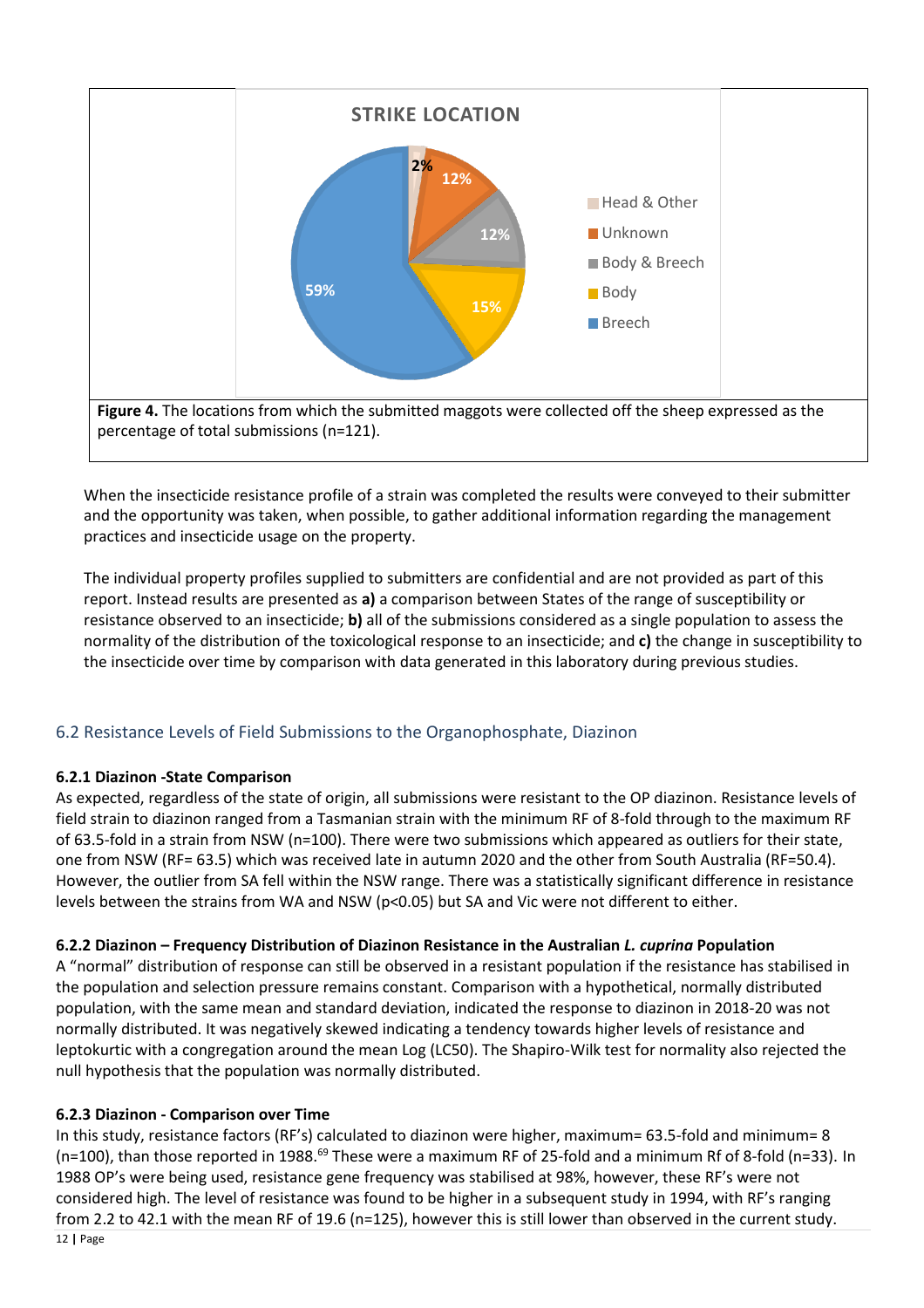#### <span id="page-12-0"></span>6.3 Susceptibility of Field Submissions to the ML, Ivermectin

#### **6.3.1 Ivermectin - State Comparison**

A significant difference in the susceptibility of field strains from different states to ivermectin was not observed. The RF's ranged from 1.0-fold in a strain submitted from Western Australia to 7.1-fold in a strain submitted from NSW, with three outliers observed, one each in WA, Vic and NSW.

#### **6.3.2 Ivermectin – Frequency Distribution of Ivermectin Susceptibility in the Australian** *L. cuprina* **Population**

The populations susceptibility to ivermectin is normally distributed, compared to a "normal" hypothetical population, with the LS strains Log (LC50) value being lower than the field populations mean Log (LC50) but still falling within the field response. The frequency distribution is not skewed but the LC50 values of the strains are concentrated about the mean Log (LC50) i.e. there is leptokurtosis. The Shapiro-Wilk normality test accepted the null hypothesis and confirmed the distribution was normal.

#### **6.3.3 Ivermectin – Comparison over Time**

Previous studies of ivermectin, with smaller numbers of field strains, were conducted in 2013/14 (n=58) and 1998/99 (n=74)<sup>36</sup>. Statistical analysis of these data shows an increase in ivermectin RF's in the 20 years between 1998 and 2018-20 (p<0.05). However, the maximum RF only increased 2.5-fold in that period. As the majority of submissions to all three studies were from NSW, a comparison between studies was undertaken using only NSW data. The maximum RF's did not change (i.e. 2.5-fold increase) and the minimum RF only increased 2-fold. The 2018-20 resistance factors were statistically significantly higher (p<0.001) than in both previous studies with more than half of the RF values for 2018-20 being higher than the maximum Rf observed in 1998-99.

#### <span id="page-12-1"></span>6.4 Susceptibility of Field Submissions to the Spinosyn, Spinosad

#### **6.4.1 Spinosad – State Comparison**

ANOVA performed on RF values determined to spinosad in field submissions indicated that there was a significant difference between the strains from WA to those from SA (p<0.05). There was no significant difference between the remaining states to either WA or SA. The RF's ranged from approximately 0.4-fold in a strain submitted from New South Wales to 5.0-fold, in a strain submitted from Western Australia.

#### **6.4.2 Spinosad- Frequency Distribution of Spinosad Susceptibility in the Australian** *L. cuprina* **Population**

The normal distribution of the 2018-20 populations response to spinosad was confirmed by the Shapiro-Wilk test. Once again, the distribution was not skewed but it was concentrated around the mean of the population (leptokurtic) with the Log (LC50) of the LS strains falling within the distribution but lower than the mean of the field populations.

#### **6.4.3 Spinosad – Comparison over Time**

The minimum RF of 0.16 in a 1998-99 study (n=41) increased by 2.5-fold to 0.41 in the 2018-20 study (n=100) with an approximate doubling of the maximum RF from 2.61 (1998-99) to 4.93 (2018-20). Despite these apparently low increases in RF values there was a statistically significant decrease in susceptibility (p<0.00001) over the intervening 20 years.

#### <span id="page-12-2"></span>6.5 Susceptibility of Field Submissions to the Neonicotinoid, Imidacloprid

#### **6.5.1 Imidacloprid – State Comparison**

In the absence of base line data on imidacloprid, this study reports a large range of susceptibility from a minimum RF of 3.2-fold from Tasmania to a maximum RF of 42.5-fold from Victoria which appeared as an outlier for that state but not compared to NSW. However, the susceptibility of field strains from WA, Vic and NSW to imidacloprid were statistically significantly different to each other (p<0.05) whilst those of SA and Tas were similar to both WA and Vic.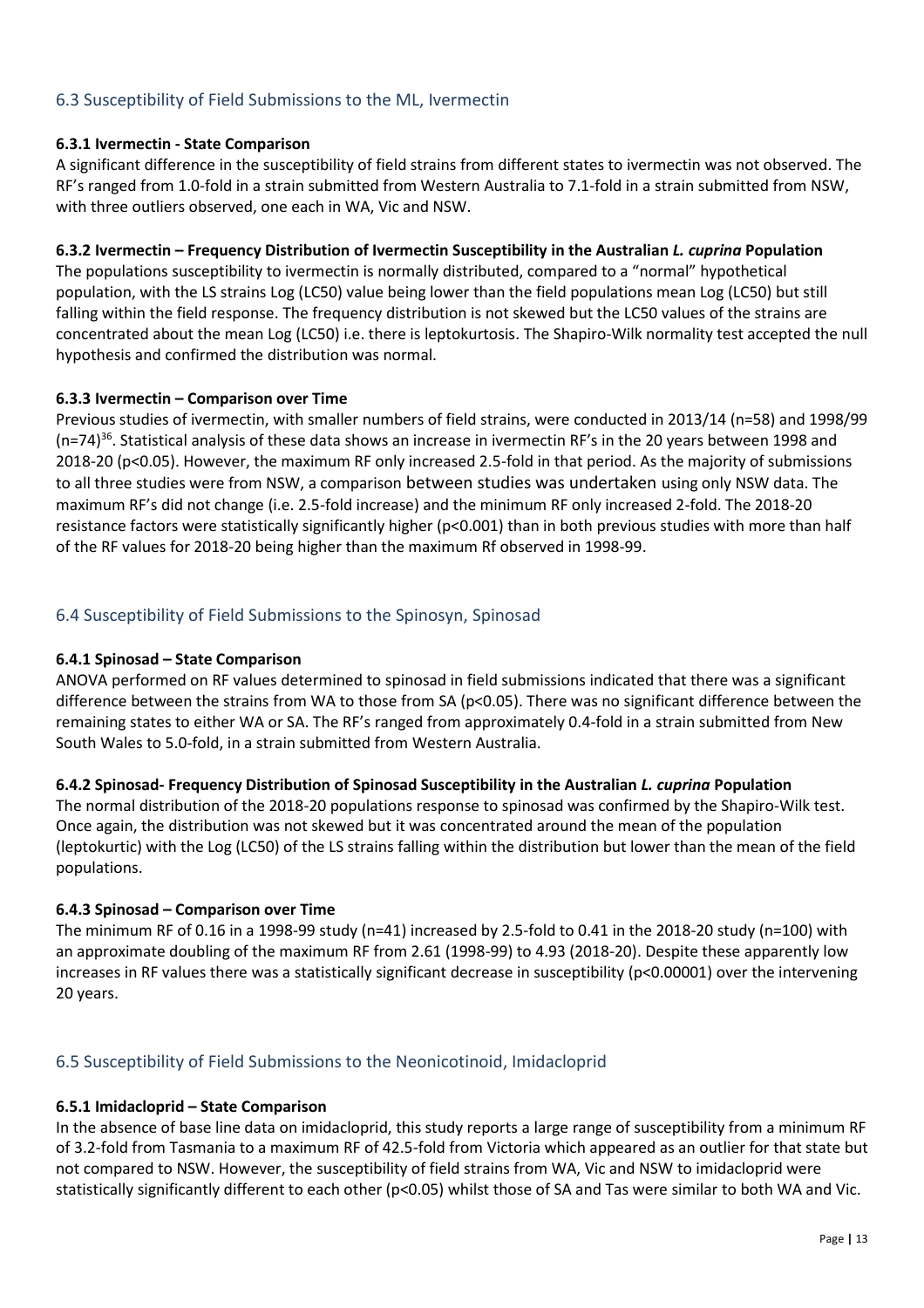#### **6.5.2 Imidacloprid – Frequency Distribution of Imidacloprid Susceptibility in the Australian** *L. cuprina* **Population**

The frequency distribution of field strain susceptibility to imidacloprid was not normally distributed. In addition, the response of the LS strain to imidacloprid fell outside the very broad range observed in the field strains, indicating a shift towards resistance

Whilst skewness was negligible, the Log (LC50) values were more spread out from the mean than in a normally distributed population (platykurtic). This was supported by the Shapiro -Wilk test which rejected the null hypothesis of normality.

#### **6.5.3 Imidacloprid – Comparison over Time**

An evaluation of the change in susceptibility over time was not able to be conducted as previous data was not available on imidacloprid for comparison. The data collected during this study will enable comparisons in the future.

#### <span id="page-13-0"></span>6.6 The Toxicological Susceptibility of Field Strains to the Benzoylphenyl Urea, Diflubenzuron

From previous studies regarding the nature of the widespread and high-level resistance found to diflubenzuron (DFB) the highest concentration, based on solubility, was used to screen the field strains. The percentage mortality produced at 512.0 mgL-1 was determined for each field submission which is 3,657-fold the LC50 value of LS. The percentage survival at this extreme dose ranged from 6.25% through to 93.5% survival, both being strains from NSW. Overall, the highest average percentage survival (69.5%) was amongst submissions from South Australia.

#### <span id="page-13-1"></span>6.7 Susceptibility of Field Submissions to the Triazine IGR, Cyromazine

Low level resistance to cyromazine (without dicyclanil resistance) was defined as those field submissions which could survive the susceptible discriminating concentration (SDC) of 1mg Kg.<sup>-1</sup> Cyromazine resistance was not detected in Tasmania (n=1) nor on its own in NSW as the strains were also resistant to dicyclanil (n=55) (**Figure 5**). The percentage of cyromazine resistant maggots was assessed *in vitro* for each submission at the second generation and ranged from "present but below 1%" to 73%. The offspring of the strains which survived the cyromazine SDC, but not the dicyclanil SDC, were pooled to form the CRes reference strain.

#### <span id="page-13-2"></span>6.8 Susceptibility of Field Submissions to the Amidine Derivative IGR, Dicyclanil

Concurrent dicyclanil and cyromazine resistance was found in 100% of submissions from NSW (n=55) which was not the case for other states **(Figure 5)**. The frequency of dicyclanil resistant individuals ranged from 2% to 93% in the dicyclanil/cyromazine resistant submissions. Offspring of those strains that survived the dicyclanil SDC were pooled to form DRes1 and those that survived 8-fold the dicyclanil SDC were pooled to form DRes8.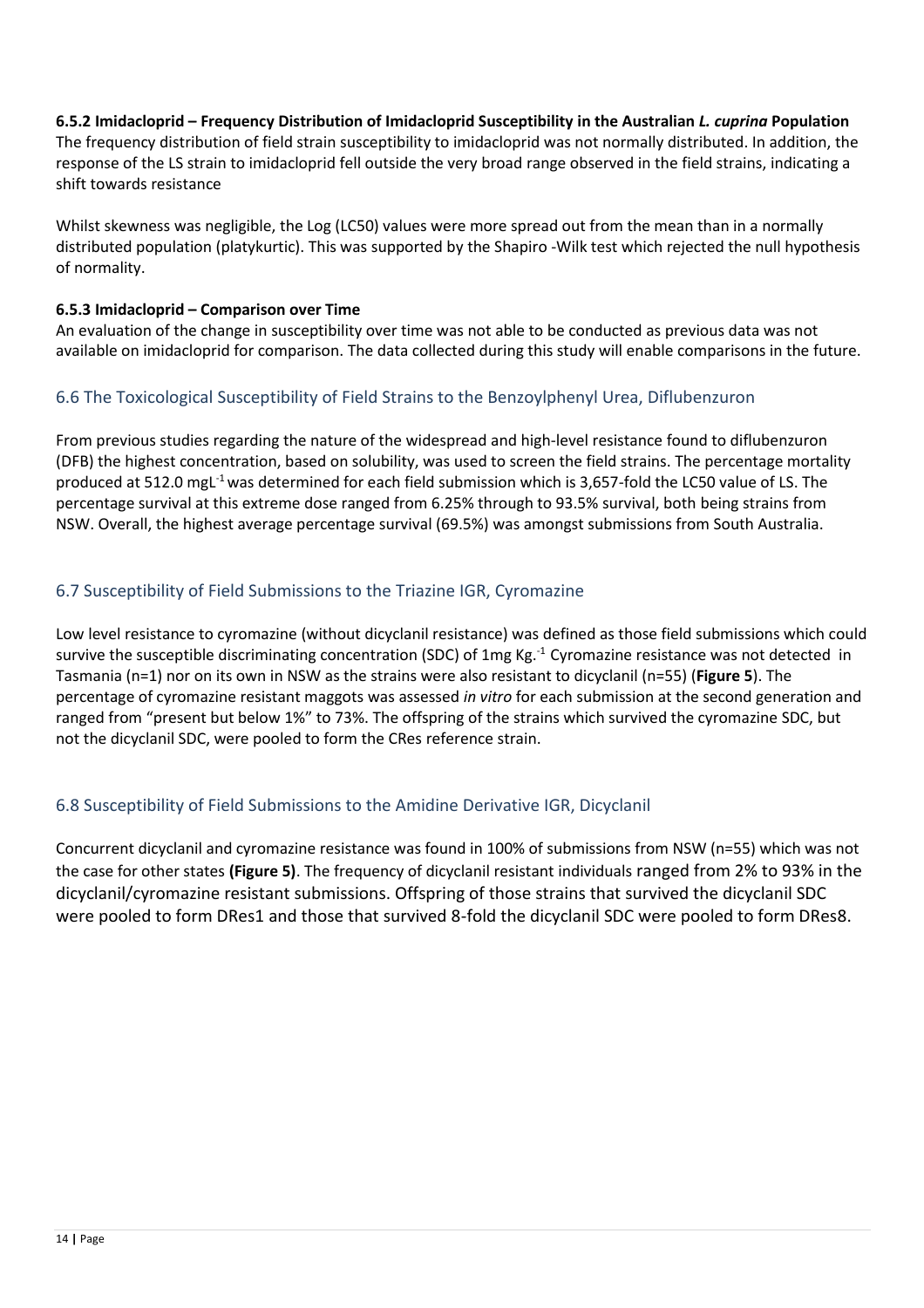

#### <span id="page-14-0"></span>6.9 Strains with Concurrent Dicyclanil and Cyromazine Resistance

Strains which were found to be dicyclanil resistant were also found to be cyromazine resistant whilst in states other than NSW cyromazine resistance was found to occur independently.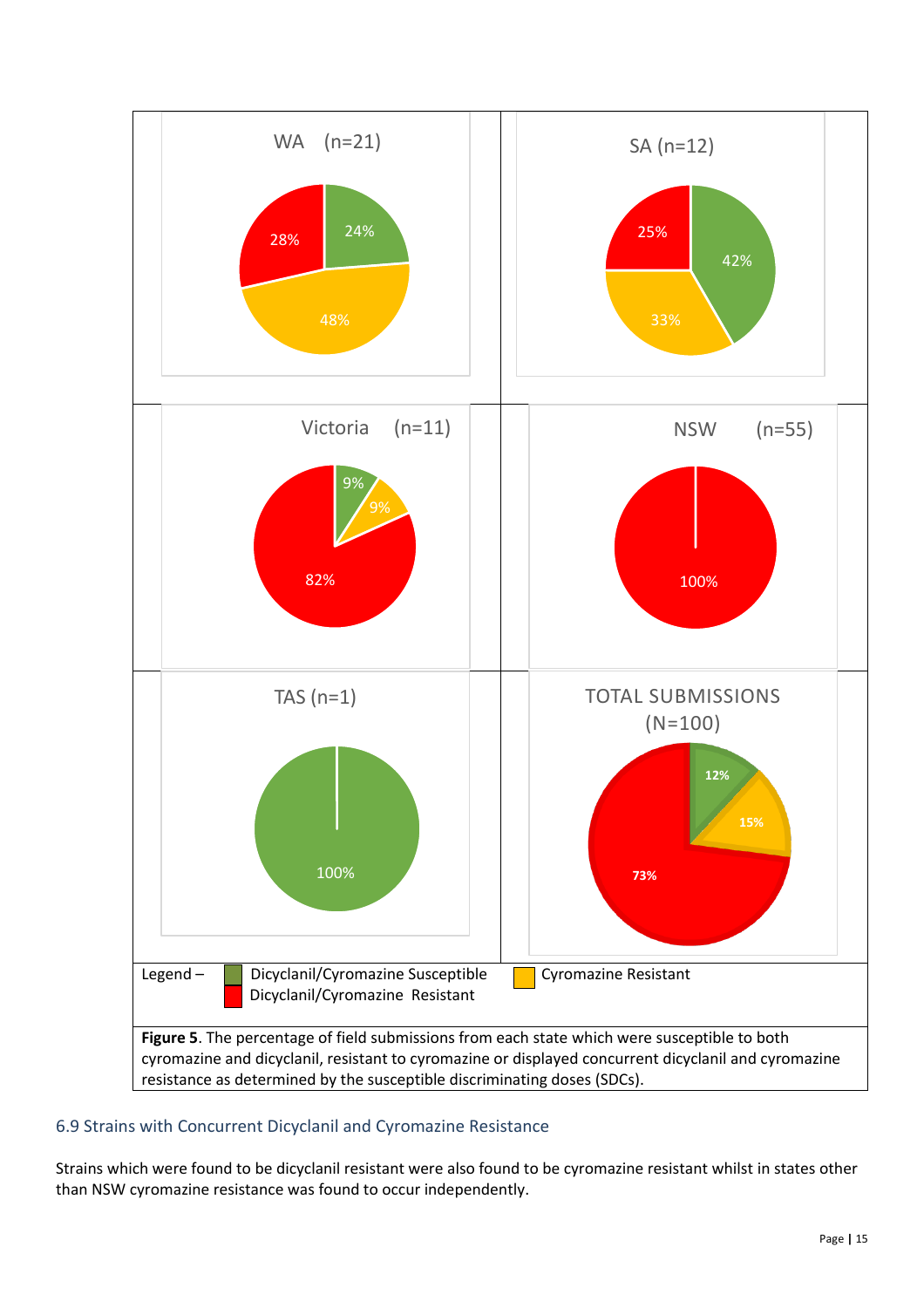#### **6.9.1 The Relationship Between Resistance to Dicyclanil and Cyromazine**

The percentage survival, at the SDC's of dicyclanil and cyromazine, were used to determine associations in dicyclanil/cyromazine resistant field strains (n=60). A Pearson's correlation coefficients of 0.4303 indicated a statistically significant (p<0.0006) relationship between the strain's response to both insecticides. The inclusion of strains which were resistant to cyromazine but not to dicyclanil increased the Pearson's Correlation to r = 0.5325 (p< 7.3937E<sup>-7</sup>) which is highly statistically significant. This reinforces that cyromazine resistance is required for dicyclanil resistance to occur, however, the observed levels of dicyclanil resistance far exceeded those of cyromazine resistance.

#### **6.9.2 Field Strains -** *In vitro* **Susceptibility to Other Insecticides**

Following screening with the SDC's individual submissions were classified as susceptible to dicyclanil and cyromazine, cyromazine resistant, lower dicyclanil/cyromazine resistance or higher level dicyclanil/cyromazine resistance. A statistically significant (p<0.001) association of increasing RF's to diazinon with increasing resistance to dicyclanil/cyromazine was observed. This association was also observed with imidacloprid but not with ivermectin nor spinosad.

#### **6.9.3 Pooled Reference Strains -** *In vitro* **susceptibility to other insecticides**

Following characterization of each submitted field strain according to survival of cyromazine at 1-fold the SDC and dicyclanil at 8-fold the SDC, the strains were pooled accordingly. This process resulted in 3 pooled reference strains which included a strain susceptible to both insecticides (DSus), a strain resistant to cyromazine only (CRes) and a strain with higher level resistance to dicyclanil/cyromazine (Dres8). Following their formation, the CRes and the DRes8 strains were selected with the appropriate SDC level to eliminate susceptible types from the strain but not to increase the level of resistance in the resistant individuals. Over the course of the study field strains were added to the appropriate pooled strain. Comparison of RF values found a statistically significant decrease in susceptibility to diazinon, ivermectin and imidacloprid with CRes less susceptible than DSus and DRes less susceptible than CRes. Susceptibility to spinosad was greater in DSus than in the other two strains. Interestingly Dres8 had a lower RR (2.2) against cyromazine than CRes (3.8) while CRes's RR to dicyclanil was similar (3.6) a much higher level of resistance (RR= 48.7) occurred in the DRes8 strain.

#### <span id="page-15-0"></span>6.10 Associations Between Insecticides in the Dicyclanil/Cyromazine Resistant Field Strains

Pearson's Correlation Coefficients, based on the method of covariance, were calculated to determine the association between the susceptibility of the dicyclanil/cyromazine resistant field strains to two insecticides. It gives information about the magnitude of the association as well as the direction of the relationship. The data examined for cyromazine and dicyclanil was the % survival at their SDC, for diflubenzuron the % survival at 512mgL<sup>-1</sup> and for diazinon, ivermectin, spinosad and imidacloprid their resistance factor.

The correlation between diazinon and diflubenzuron, which had been reported on in the 1990's, was not observed in this study, nor was a correlation between ivermectin and dicyclanil despite evidence of a relationship in the *in vivo* study. Conversely, there was a weak correlation between cyromazine and ivermectin with the largest and most significant associations being between dicyclanil and imidacloprid followed by dicyclanil and diflubenzuron. An association also occurred between cyromazine and imidacloprid which was only slightly more significant than the association between dicyclanil and cyromazine.

#### <span id="page-15-1"></span>6.11 In vivo Trial

#### **6.11.1 The Effect of Dicyclanil Resistance on the** *In vivo* **Protection Periods Provided by Registered Preventative Products**

A challenge study on sheep treated 6 weeks post shearing, with newly hatched  $1<sup>st</sup>$  instar larvae of a pooled dicyclanil/cyromazine resistant strain was conducted. We found protection from a 12.5gL-1 dicyclanil spray-on product was reduced from 11 weeks down to <3 weeks given all 6 sheep were positive at the first implant. Assuming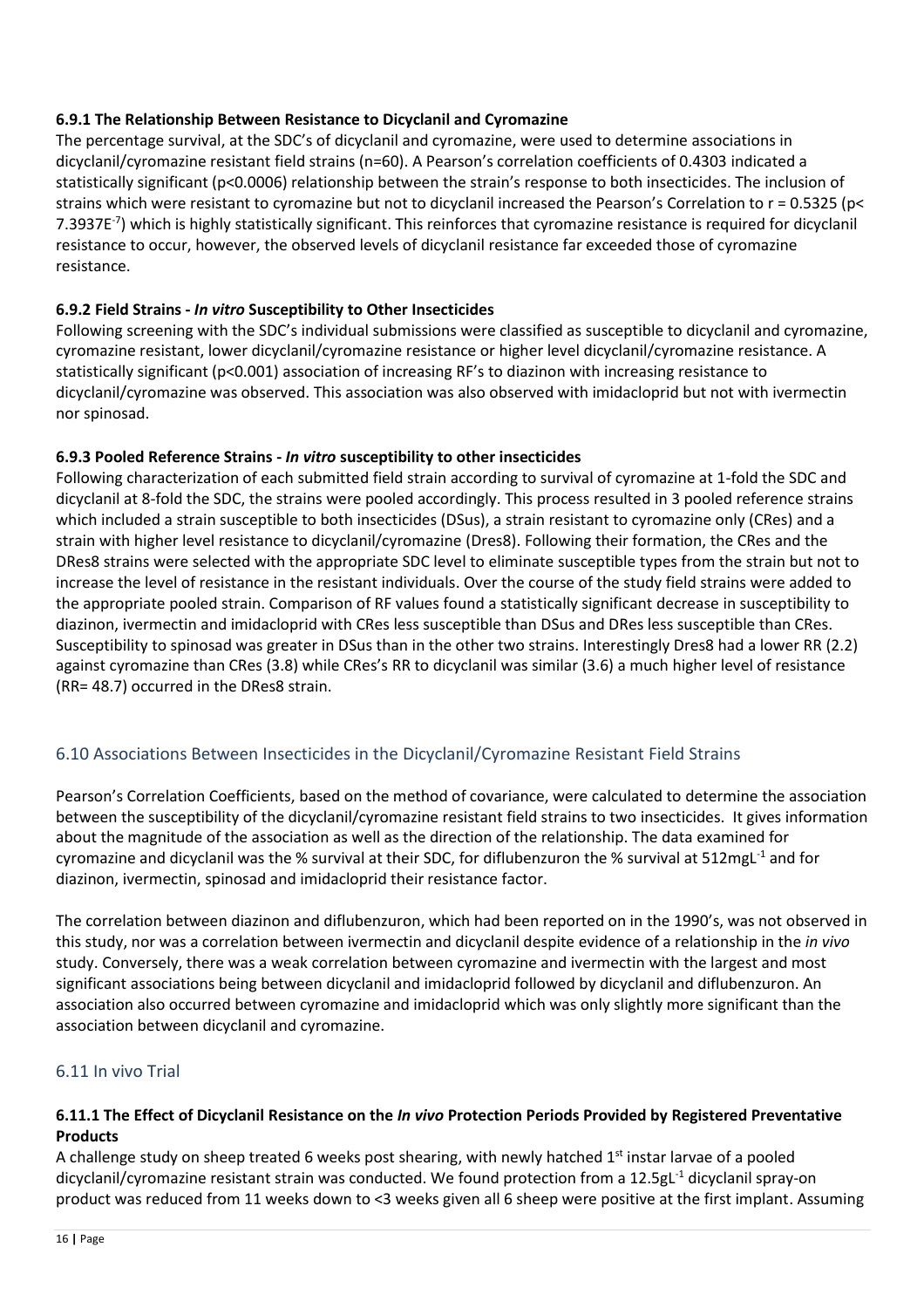3 weeks protection. this constitutes a 73% reduction in protection period. Protection was also reduced from 18 to 4 weeks, (78% reduction) and from 29 to 9 weeks (69% reduction) following challenge of a 50mgL<sup>-1</sup> and a 65gL<sup>-1</sup> dicyclanil based spray-on product respectively. Jetting fluids with cyromazine and ivermectin as actives also had protection periods reduced from 14 to 7 weeks, (50% reduction) and from 12 to 8 weeks (33% reduction) respectively. When challenged with maggots which were dicyclanil and cyromazine susceptible all products protected for the periods listed on the product labels. **(Figure 6)**

#### **6.11.2 Comparison Between** *In vivo* **Results in 2013 and 2018-19**

Unfortunately, during the 2013-14 *in vivo* study the challenge process failed on 11 occasions on the untreated control sheep (**Figure 20e**), which was not the case in the 2018-19 study (**Figure 7f**). There were a number of parameters which were modified in the 2018-19 *in vivo* study protocol, detailed in **Table 1.,**, The most important of these were wool length at treatment which was changed from 7 months wool to 6 weeks post-shearing and the use of only a cyromazine jetting fluid rather than both a jetting fluid and a pour-on formulation. Despite these differences the cyromazine jetting fluid (500gL<sup>-1</sup>) delivered approximately the same protection against the cyromazine resistant strain in the 2013-14 study (8 weeks) (**Figure 7a**) as it did against the dicyclanil/cyromazine resistant strain DRes (7 weeks) in the 2018-19 study(Figure 7b). However the 50gL<sup>-1</sup> dicyclanil based pour on treatment provided 11 weeks protection against the cyromazine resistant strain in 2013-14 (**Figure 7c**) but less than 4 weeks protection against the dicyclanil/cyromazine resistant strain (**Figure 7d**) when challenged. These results reflect the findings of the *in vitro* testing where much higher levels of resistance were observed to dicyclanil than to cyromazine in the field. Both *in vivo* studies attained the protection periods claimed on the labels of products against susceptible strains with the exception of the 50gL<sup>-1</sup> dicyclanil spray-on product in the 2013-14 study where the cutoff was reached 17 weeks post treatment against the cyromazine susceptible strain **(Figure 7c)**.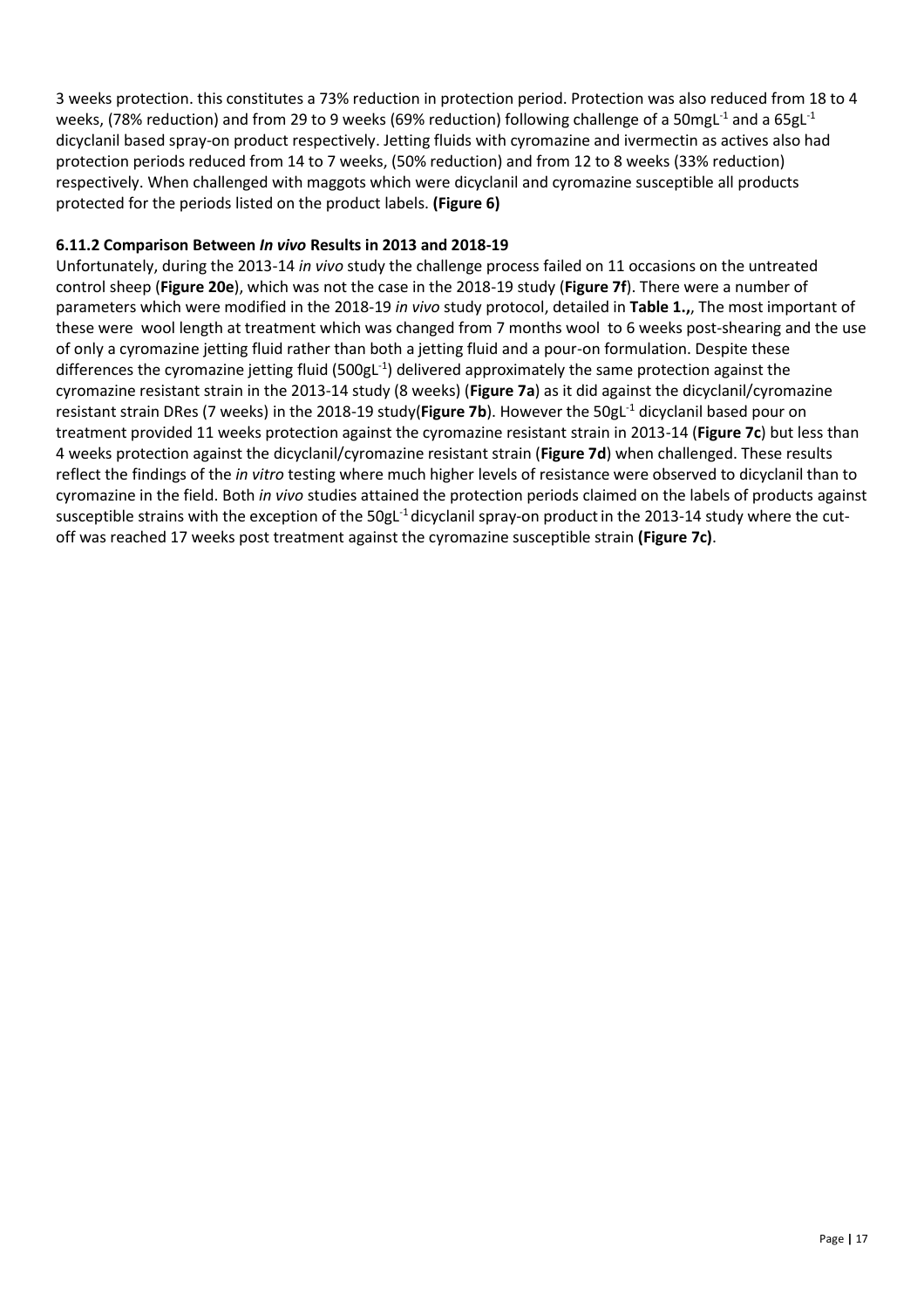

surviving larvae removed from sheep developing successfully through to fly emergence. **---------** 3/6 Cut-off of positive sheep defining a break in protection period.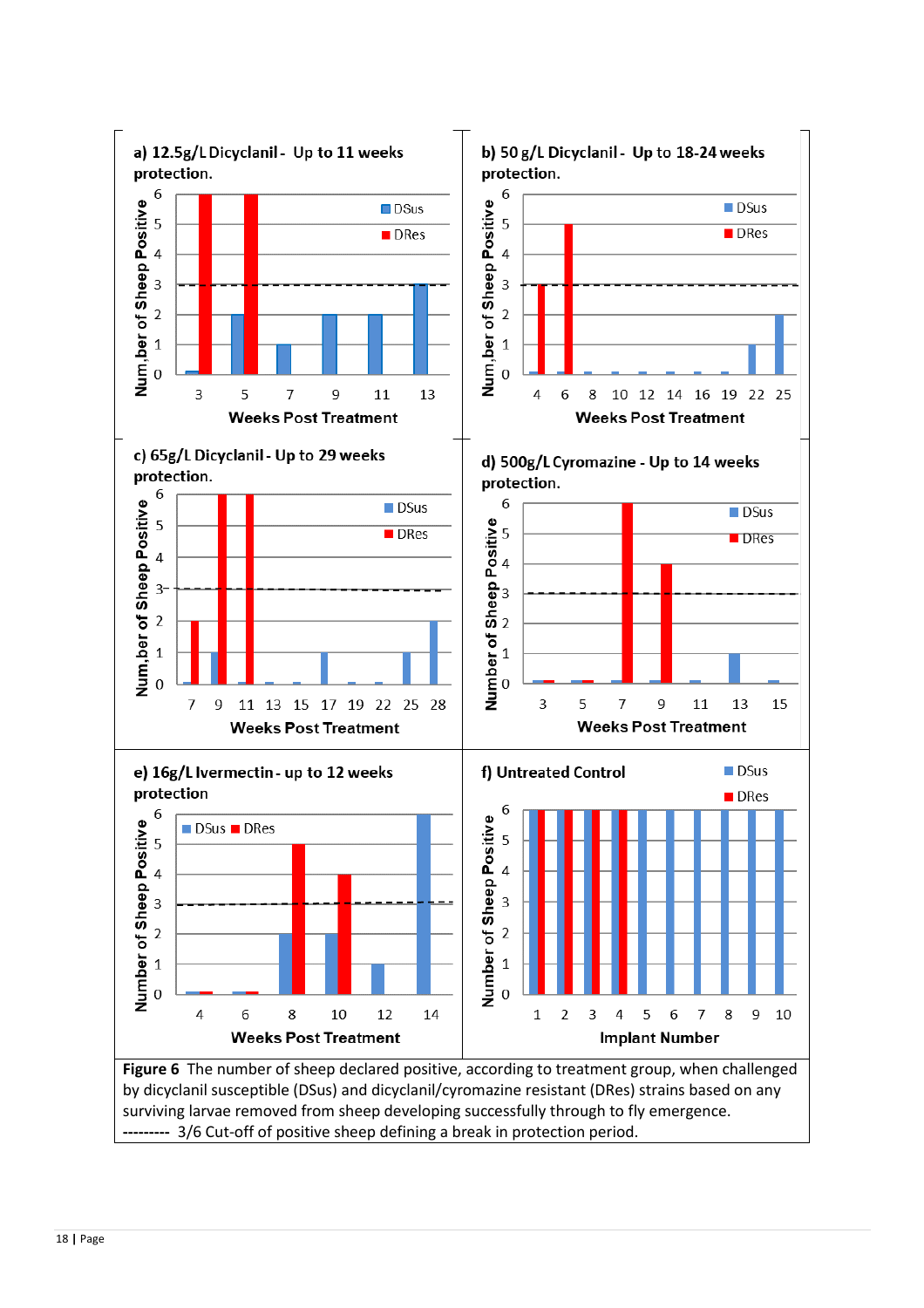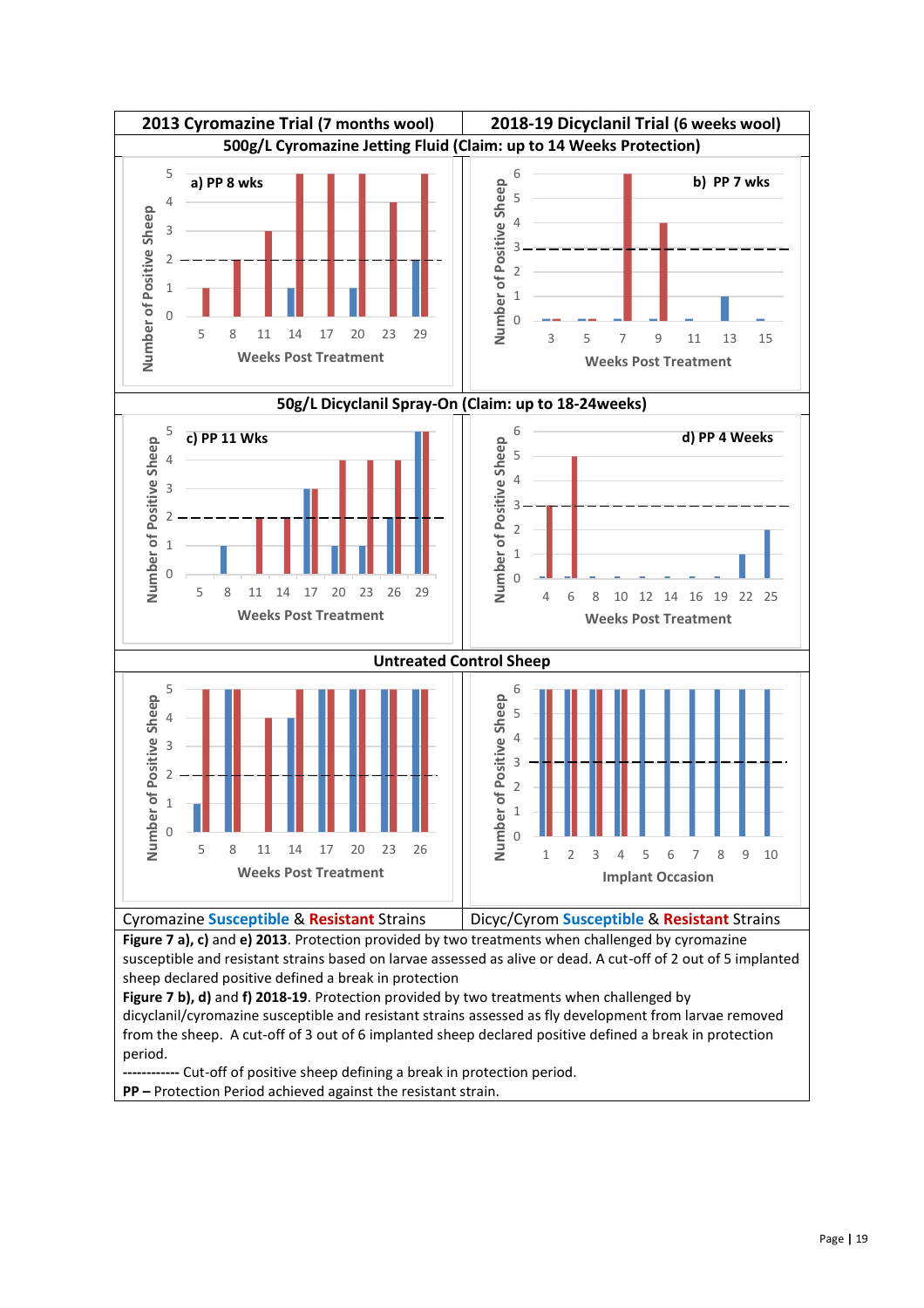#### <span id="page-19-0"></span>6.12 Dressing Efficacy

Full gutted 3rd instar larvae from the Laboratory Susceptible strain (LS), the cyromazine and dicyclanil susceptible pooled field strain (DSus) and the dicyclanil/cyromazine resistant composite strains (DRes8 and DRes1) were exposed to commercially available dressing products ranging from 5 seconds to 180 seconds. Mortality was determined by counting the number of adults that emerged and subtracting them from the number of larvae exposed. This figure was divided by the total number of larvae exposed multiplied by 100. Products were ranked from most effective to least effective based on the average mortality calculated across the time course, as follows:

DSus strain: Flystrike Powder > Spinosad aerosol > ivermectin jetting fluid > cyromazine jetting fluid > Diazinon > Propetamphos > Spinosad jetting fluid.

DRes: Spinosad aerosol > Ivermectin jetting fluid > Cyromazine jetting fluid > Flystrike powder > Spinosad jetting fluid > Propetamphos > Diazinon.

Calculation of the relative risk of mortality from exposure for 180 seconds to one dressing product compared to another can be seen in **Table 2** for each strain.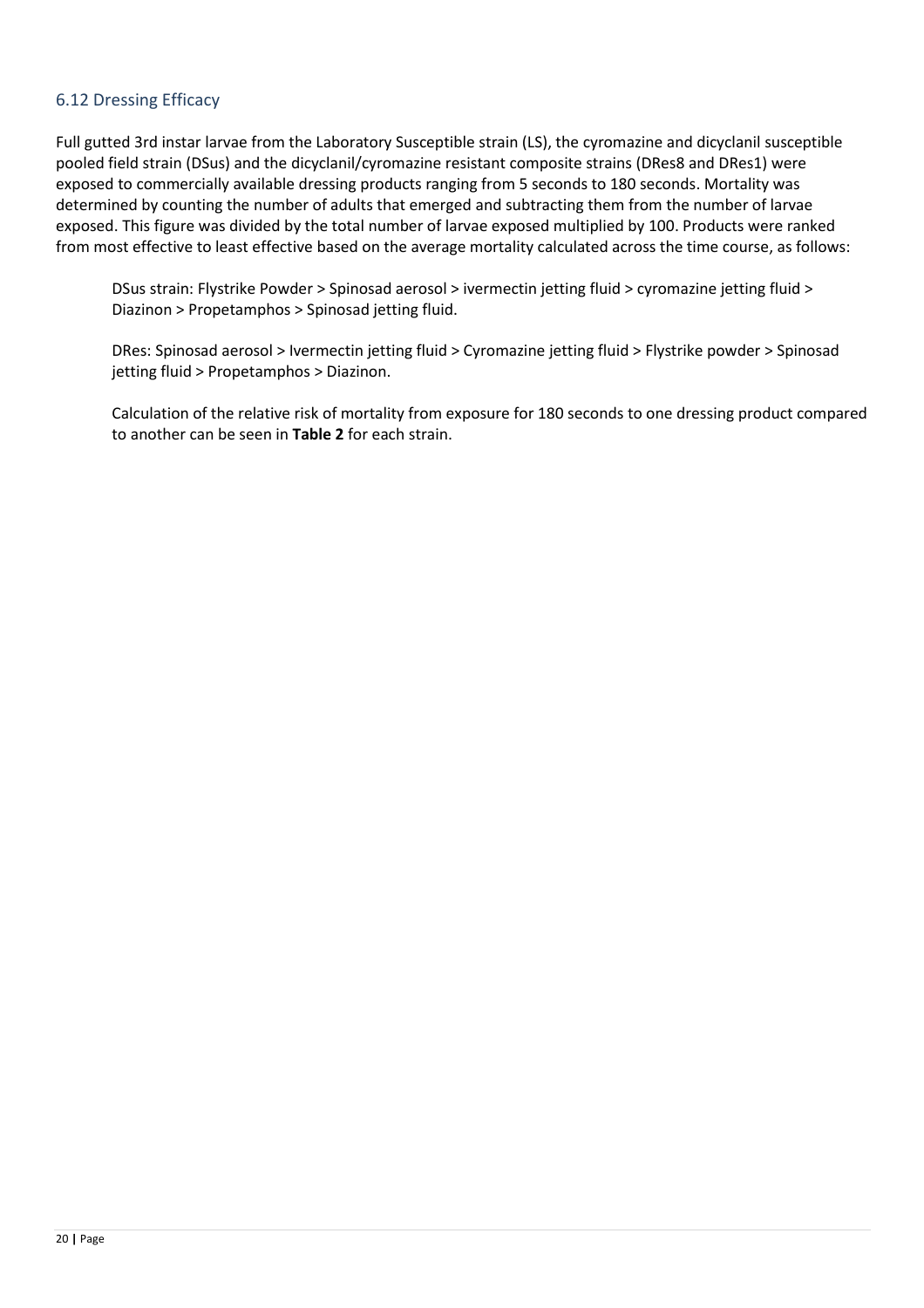**Table 2**. The relative effectiveness of flystrike dressing products (identified by numbers 1-7). following 180 seconds exposure of various *Lucilia cuprina* strains. Risk ratios were calculated from the % mortality which determined by fly emergence. Risk ratios are an estimation of risk to individuals exposed to one treatment (rows) relative to another (columns) i.e. if a value <1 the dressing listed in the row is less effective than the dressing listed in the column and if the value is >1 the dressing listed in the row is more effective than the one in the column.

| $\mathbf{1}$<br>$\overline{\mathbf{2}}$<br>3<br>LS @180 Seconds<br>4<br>1 Cyromazine <sup>a</sup><br>1.00<br>1.00<br>1.00<br>5.00<br>2 Ivermectin <sup>b</sup><br>1.00<br>1.00<br>1.00<br>5.00 |      |      |                |
|------------------------------------------------------------------------------------------------------------------------------------------------------------------------------------------------|------|------|----------------|
|                                                                                                                                                                                                | 5    | 6    | $\overline{7}$ |
|                                                                                                                                                                                                | 1.00 | 3.00 | 1.01           |
|                                                                                                                                                                                                | 1.00 | 3.00 | 1.01           |
| 3 Diazinon <sup>c</sup><br>1.00<br>1.00<br>1.00<br>5.00                                                                                                                                        | 1.00 | 3.00 | 1.01           |
| 4 Propetamphos <sup>d</sup><br>0.20<br>0.20<br>0.20<br>1.00                                                                                                                                    | 0.20 | 0.60 | 0.20           |
| <b>5</b> Diazinon Powder <sup>e</sup><br>1.00<br>1.00<br>1.00<br>5.00                                                                                                                          | 1.00 | 3.00 | 1.01           |
| 6 Spinosad <sup>f</sup><br>0.33<br>0.33<br>0.33<br>1.67                                                                                                                                        | 0.33 | 1.00 | 0.34           |
| 0.99<br>0.99<br><b>7</b> Spinosad Aerosol <sup>g</sup><br>0.99<br>4.94                                                                                                                         | 0.99 | 2.97 | 1.00           |
| $\mathbf{1}$<br>$\overline{2}$<br>DSus @ 180 seconds<br>3<br>4                                                                                                                                 | 5    | 6    | 7              |
| 1.38<br>1 Cyromazine <sup>a</sup><br>1.00<br>0.94<br>1.94                                                                                                                                      | 0.92 | 2.58 | 0.92           |
| 2 Ivermectin <sup>b</sup><br>1.00<br>2.06<br>1.47<br>1.06                                                                                                                                      | 0.97 | 2.74 | 0.98           |
| 3 Diazinon <sup>c</sup><br>0.52<br>0.49<br>1.00<br>0.71                                                                                                                                        | 0.47 | 1.33 | 0.48           |
| 4 Propetamphos <sup>d</sup><br>0.72<br>0.68<br>1.40<br>1.00                                                                                                                                    | 0.66 | 1.86 | 0.67           |
| <b>5</b> Diazinon Powder <sup>e</sup><br>1.09<br>1.03<br>2.12<br>1.51                                                                                                                          | 1.00 | 2.82 | 1.01           |
| 6 Spinosad <sup>f</sup><br>0.39<br>0.36<br>0.75<br>0.54                                                                                                                                        | 0.36 | 1.00 | 0.36           |
| 1.50<br>7 Spinosad Aerosol <sup>g</sup><br>1.08<br>1.02<br>2.10                                                                                                                                | 0.99 | 2.79 | 1.00           |
| 4<br>DRes1 @ 180 seconds<br>$\mathbf{1}$<br>$\overline{2}$<br>3                                                                                                                                | 5    | 6    | 7              |
| 1.00<br>1.04<br>8.47<br>1 Cyromazine <sup>a</sup><br>1.67                                                                                                                                      | 2.32 | 2.55 | 1.00           |
| 2 Ivermectin <sup>b</sup><br>0.96<br>1.00<br>8.11<br>1.60                                                                                                                                      | 2.22 | 2.44 | 0.96           |
| 3 Diazinon <sup>c</sup><br>0.12<br>0.12<br>1.00<br>0.20                                                                                                                                        | 0.27 | 0.30 | 0.12           |
| 4 Propetamphos <sup>d</sup><br>0.63<br>0.60<br>5.08<br>1.00                                                                                                                                    | 1.39 | 1.53 | 0.60           |
| 0.45<br><b>5</b> Diazinon Powder <sup>e</sup><br>0.43<br>3.65<br>0.72                                                                                                                          | 1.00 | 1.10 | 0.43           |
| 0.41<br>6 Spinosad <sup>f</sup><br>0.39<br>3.32<br>0.65                                                                                                                                        | 0.91 | 1.00 | 0.39           |
|                                                                                                                                                                                                | 2.32 | 2.55 | 1.00           |
| 1.00<br>7 Spinosad Aerosol <sup>g</sup><br>1.04<br>8.46<br>1.67                                                                                                                                |      |      |                |
| DRes8 @ 180 seconds<br>$\overline{2}$<br>3<br>4<br>1                                                                                                                                           | 5    | 6    | 7              |
| 1 Cyromazine <sup>a</sup><br>1.06<br>7.88<br>1.00<br>8.09                                                                                                                                      | 1.56 | 2.12 | 0.98           |
| 2 Ivermectin <sup>b</sup><br>0.94<br>1.00<br>7.43<br>7.63                                                                                                                                      | 1.47 | 2.00 | 0.92           |
| 3 Diazinon <sup>c</sup><br>0.13<br>1.00<br>0.13<br>1.03                                                                                                                                        | 0.20 | 0.27 | 0.12           |
| 4 Propetamphos <sup>d</sup><br>0.12<br>0.13<br>0.97<br>1.00                                                                                                                                    | 0.19 | 0.26 | 0.12           |
| 5 Diazinon Powdere<br>0.68<br>5.04<br>5.18<br>0.64                                                                                                                                             | 1.00 | 1.35 | 0.63           |
| 6 Spinosad <sup>f</sup><br>0.50<br>0.47<br>3.72<br>3.83                                                                                                                                        | 0.74 | 1.00 | 0.46           |

a) 500g/L cyromazine (Vetrazin); b) 16g/L ivermectin (Coopers Blowfly and Lice); c) 200g/L diazinon (Coopers Diazinon); d) 14g/L propetamphos (Young's Deadmag); e) 15g/kg diazinon, 0.8g/kg piperonyl butoxide, and 1g/kg pyrethrins (WSD Fly Strike Powder); f) 25g/L spinosad (Extinosad Eliminator); g) 2.8g/kg spinosad (Extinosad)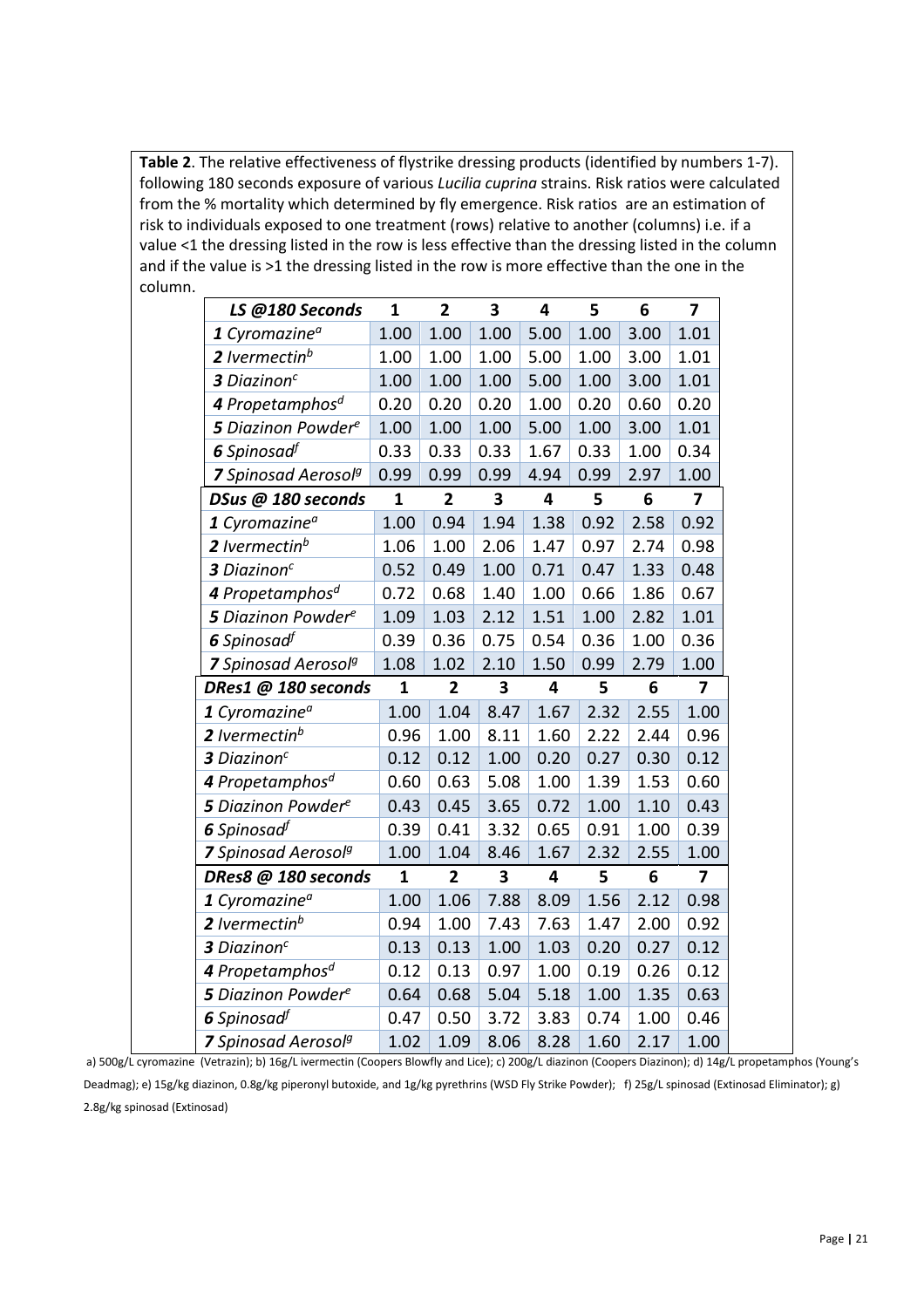#### <span id="page-21-0"></span>7. Discussion

Flystrike on sheep is the end result of a multifactorial process involving sheep, blowfly and environmental variables which have all recently been reviewed.<sup>70</sup> The toxicological effect of insecticides on the sheep blowfly, *Lucilia cuprina*, are studied *in vitro* to remove, negate or standardize a large number of these factors and variables. Such assays consider the insecticide concentration and the resulting mortality that exposure or ingestion produces, in this case, in blowfly larvae (maggots). By quantifying this response across a range of concentrations of the insecticide, the effects of intoxication can be compared between strains of blowflies. In this way it is also possible to detect insecticide resistance, if it is present at high enough frequencies, and classify strains accordingly. If available, reference strains which are insecticide susceptible, are widely used to benchmark strains collected from the field. Strains which have a previously defined resistant or susceptible status to one or more insecticides are also used for benchmarking. Undertaking *in vitro* resistance investigations in the laboratory removes any elements of chance which have been mentioned in association with sheep becoming flystruck. $^{71}$ 

While this study is unable to provide much information on the Tasmania blowfly population (n=1) or any information on the Queensland population (n=0), 24 of the natural resource regions across the southern areas of Australia are represented. These natural resource regions were utilized by the Meat and Livestock Association to map the national sheep numbers in 2016 and this project provides an overlay for insecticide resistance in the sheep blowfly. Submissions from these areas were examined using *in vitro* assays which determined their individual susceptibility to seven different insecticides. Six of these insecticides represent the main insecticide groups which are currently marketed for flystrike control, while the 7th, diflubenzuron (DFB), is no longer marketed. DFB was included as true cross resistance was reported between it, the OP's and the carbamates prior to its introduction and very high levels of resistance developed following its release. Highly DFB resistant strains were also found to be cross resistant to other insecticides like cyromazine.

By comparing the range of resistance factors calculated for diazinon we found strains from the eastern state of NSW were statistically different in their susceptibility to those from the agriculturally isolated states of Western Australia and Tasmania. However, the strains from the two States linking east and west, SA and Vic, were not distinct from either. Despite reduction in use of OP's over the last decades, this study identified an elevation in resistance levels, compared to studies conducted in the late 80's and mid 90's. As OP-resistance has long been stabilised in the Australian *L. cuprina* population this apparent increase in resistance level suggests ongoing selection pressure. This is also supported by the negative skewness and lack of normality observed in the frequency distribution plot to diazinon.

In general, strains from NSW displayed a wider range in susceptibility and a higher level, expressed as RF's, to the non-IGR insecticides than the other submitting states. However, the difference in resistance levels was only statistically significant for diazinon and imidacloprid. This broader range of susceptibility may have been exaggerated by the larger proportion of submissions which were received from NSW relative to the other States (n=55). When considering the submitted samples as a single population it is apparent that the levels of resistance has increased to diazinon and the levels of susceptibility to ivermectin and spinosad have decreased significantly from those reported 20 or 30 years ago. We do not have previous data for imidacloprid to allow a similar comparison as imidacloprid was only registered for flystrike prevention in 2019.

It is generally accepted that resistance genes arise by chance mutations, and, that when they occur, they often place the mutated individual at a fitness disadvantage. This disadvantage is obviously reduced when the individual is in contact with the insecticide. The contribution of lice treatments to this selection process in the sheep blowfly was demonstrated with the organochlorines<sup>72,73</sup> where prior exposure to lice treatments was considered responsible for the rapid development of resistance to them in flies. The very wide range of the imidacloprid frequency distribution , the lack of a normal distribution and the fact that the laboratory susceptible strain's LC50 does not fall within the field range, are all indicators that over the last decade imidacloprid lice treatments have applied selection pressure to the blowfly population. In addition, statistically significant associations were confirmed between the response of dicyclanil/cyromazine resistant strains to imidacloprid and to four of the other insecticides, these being diazinon, ivermectin, dicyclanil and cyromazine. Reports of cytochrome P450 mediated resistance to imidacloprid have been recorded in a number of insect pests.<sup>74,75</sup> Cytochrome P450 is also responsible for the metabolism of DDT and a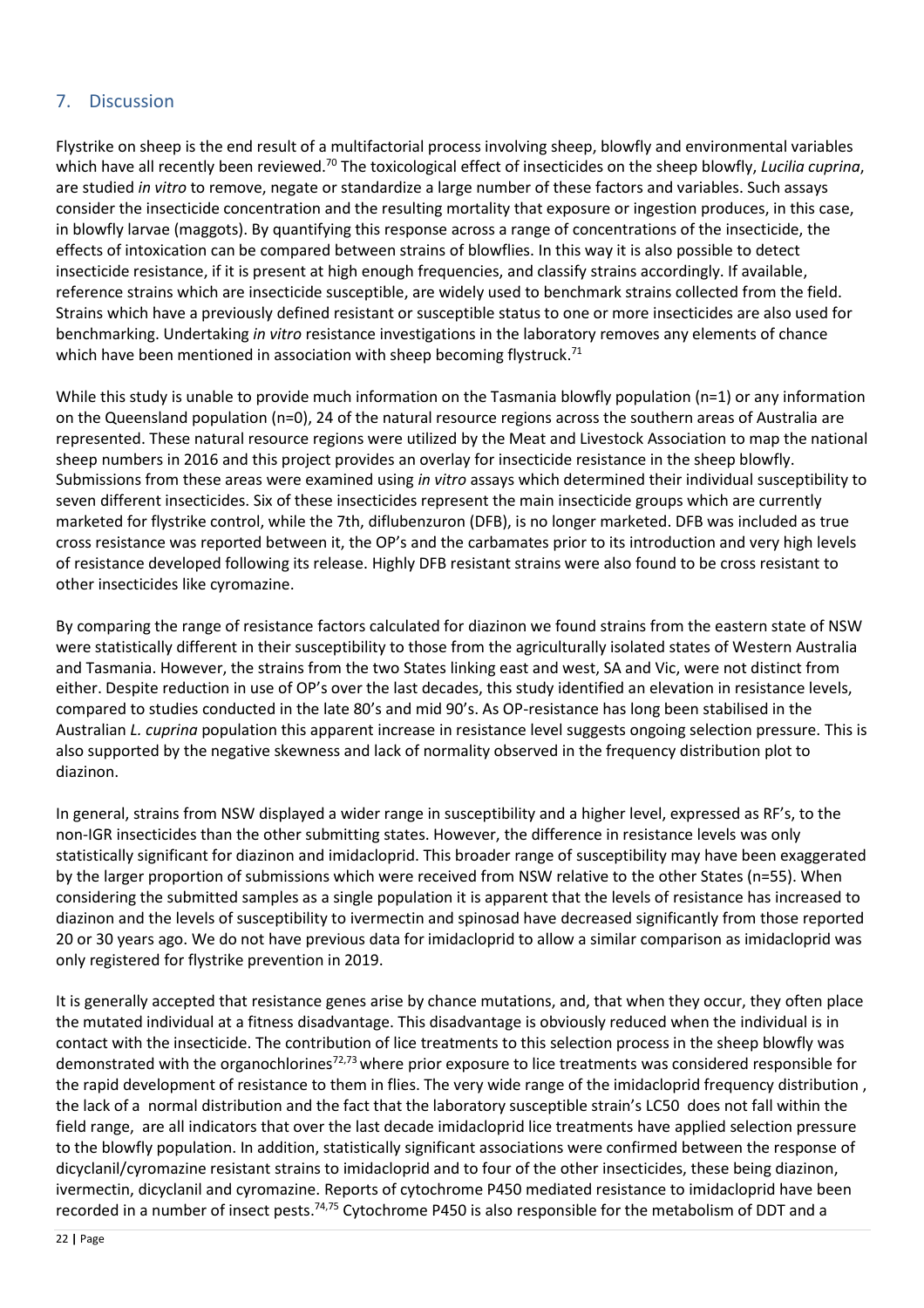range of OP's including diazinon. This may explain the association we observed between the level of susceptibility to imidacloprid and diazinon in the dicyclanil/cyromazine resistant strain. While cytochrome P450 monooxygenase levels were previously found to be increased in diflubenzuron resistant *L. cuprina,* <sup>76</sup> an association between imidacloprid and DFB was not observed in this study. Interestingly, the only other insecticide that did not have a statistically significant association with imidacloprid was spinosad.

As ivermectin and spinosad based products are also marketed for both lice and flystrike control it should be noted that the 2018-20 populations were considered susceptible to both. However, widespread and regular exposure may provide the opportunity for a small number of individuals to tolerate quite high doses of the insecticide. In practice, exposure to residues would naturally change the response of the population to a less susceptible level which should revert within a few generations back to susceptibility in the temporary absence of treatments. This process may account for some of the higher outlying RF values observed in the field populations. to diazinon, ivermectin, spinosad and imidacloprid. These outlying strains may enable the rapid increase of resistance if the insecticide is overused. This reversion to susceptibility following the removal of selection pressure is the rationale behind the long running recommendation of rotating between insecticide groups.

Of the 100 strains examined 15 were resistant to cyromazine while 73 were resistant to both dicyclanil and cyromazine. This has confirmed the findings of six years ago (2012-14)<sup>36</sup> when 36/58 (62%) of the investigated strains were cyromazine resistant, however, at that time only 8/58 (13.8%) were also dicyclanil resistant. In the former study not all of the cyromazine resistant strains were from NSW, however, dicyclanil resistance was confined to NSW<sup>36</sup>. This is no longer the case with concurrent dicyclanil/cyromazine resistant submissions coming from all of the mainland states (n= 73) which included every strain from NSW (n=55). It is interesting to note that cyromazine resistance occurs without dicyclanil resistance, but the converse has not been found. Also, a pooled cyromazine resistant strain displayed resistance ratios (RRs) of 3.8-fold to cyromazine and approximately the same to dicyclanil (3.6-fold). However, a pooled dicyclanil/cyromazine resistant strain, with a relatively high level of resistance to dicyclanil of approximately 49-fold resistance did not display a commensurately high level of resistance to cyromazine (2-fold). As expected, regression analysis of the NSW strains found a statistically significant correlation between a strains' resistance to dicyclanil and cyromazine of 0.4303 (p<0.0007). Also, the correlation increased to 0.5325 (p< 7.3937E-7) when the strains which were only cyromazine resistant were included. These and earlier findings<sup>35</sup> suggest that the development of dicyclanil resistance requires the presence of genetic variation provided by cyromazine resistance but cannot be attributed to up-regulation of the cyromazine resistance mechanism. It appears to be an additional mechanism which is dicyclanil specific, or given the association with imidacloprid, possibly cytochrome P450 mediated while excluding cyromazine. In addition, cyromazine resistance was shown by bioassay to be incompletely dominant in the sheep blowfly<sup>35</sup> as was the dicyclanil resistance reported here (Sales unpublished data).

Cyromazine-resistant blowflies were shown to over-winter successfully<sup>68</sup> and as the maggots that leave a treated strike and survive constitute the next generation, it was important to determine the efficacy of dressing products against the dicyclanil/cyromazine resistant strain. The odds risk ratio showed that cyromazine remains an effective dressing despite the resistance discussed here. Most dressings were less effective against the dicyclanil/cyromazine resistant strains than against the cyromazine and dicyclanil susceptible or LS strains (p < 0.05). The spinosad jetting fluid was the exception as it did not perform well regardless of the strain, in contrast to the spinosad aerosol which performed well. This was likely due to the significant difference in concentration between spinosad aerosol and the spinosad jetting fluid.

As 100% of NSW strains were dicyclanil/cyromazine resistant, it is important to note that the majority of NSW submitters (70%) declared use of dicyclanil exclusively, or dicyclanil and cyromazine, while 22% failed to provide information on insecticide usage. To avoid an increase in the level and frequency of dicyclanil/cyromazine resistance, the widespread and exclusive use of dicyclanil should be avoided where possible in all States. In this way it may be possible to maintain the use of the full range of registered products to control flystrike.

An *in vivo* technique known as the implant technique, has been used extensively for decades to initiate flystrike for a variety of purposes. It has been used to determine and stimulate immunological responses of sheep to flystrike<sup>77,78,79</sup>, provide flystrike challenge to vaccinated sheep<sup>80</sup>, determine the fitness of resistant genotypes of *L.*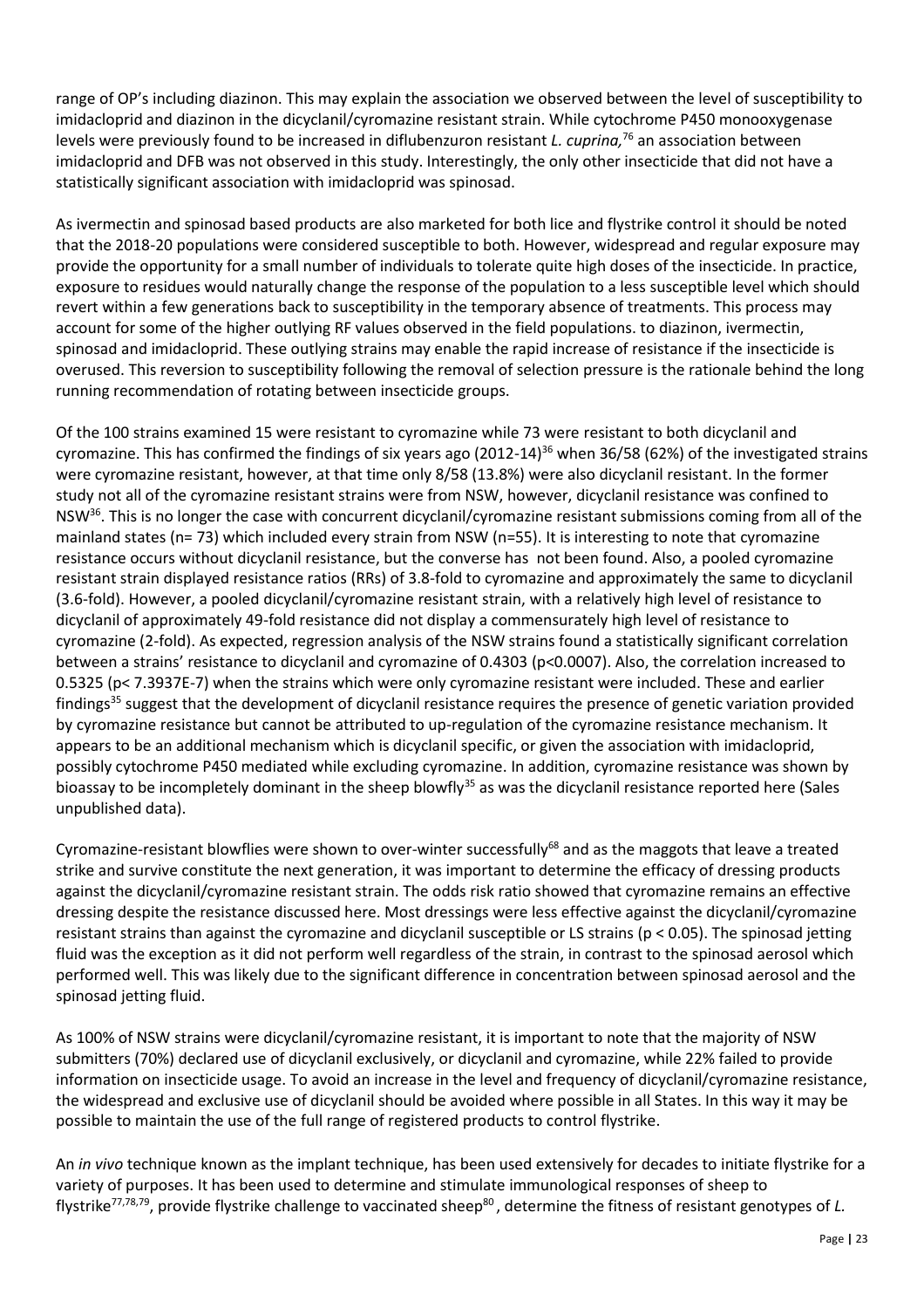cuprina<sup>72,73,81</sup>, to test the efficacy of controlled release drug delivery systems<sup>82</sup>, to determine the insecticidal properties of novel toxins<sup>83</sup>, to elucidate the biological requirements for larval development on the sheep<sup>84</sup> and to determine the physiological effects of flystrike on the sheep.<sup>85</sup> It is also used routinely to determine the persistence of insecticides on sheep<sup>86</sup> and to determine the effect of resistance on the period of protection provided by insecticidal treatments<sup>45</sup>. As with *in vitro* studies, every attempt is made to eliminate or standardize variables. In this way an *in vivo* study considers the concentration of insecticide present on the sheep and the mortality it produces in exposed maggots. This can be conducted over a time course to allow the insecticide to decay in the way it does on sheep in a paddock. The protection period is the number of weeks post-treatment for which the treatment prevents the initiation of a strike when challenged. Insecticide resistance is investigated by comparison of simultaneous challenge using a resistant and a susceptible strain with all other variables maintained the same. The success of an implant on a sheep indicates that some sheep in a flock would be at risk of strike if flies are active and other conditions are suitable for flystrike to occur. Here the success of an implant on three sheep out of the six in a treatment group was considered evidence of a break in the protection period. Such an *in vivo* investigation was undertaken using a pooled cyromazine and dicyclanil susceptible strain and pooled dicyclanil/cyromazine resistant strains. The protection period achieved by three dicyclanil based spray-on treatments, a cyromazine jetting fluid and an ivermectin based jetting fluid were determined. Technical literature for the dicyclanil based products<sup>87</sup> states that dicyclanil prevents larval development between the 1st and 2nd larval stages, thus preventing the development of a strike. We used neonate larvae but assessed success or failure based on the number of adult flies which developed from larvae removed from the sheep after 48-72 hours exposure. The products provided protection for the claimed period against larvae from the susceptible strain, however, they did not against the dicyclanil/cyromazine resistant strain. A 69-78% reduction in protection period was obtained from the dicyclanil based spray-on products and a 50% and a 33% reduction in protection from the cyromazine and the ivermectin jetting fluids respectively. Protection from the cyromazine based jetting fluid was reduced in this study to a similar period as that obtained in an earlier study involving challenge from a cyromazine resistant strain<sup>68</sup>. In comparison, against the dicyclanil/cyromazine resistant strain, the dicyclanil based spray-on products provided far less protection than in the former study which also showed reduced protection (11 weeks for 50gL<sup>-1</sup>)<sup>68</sup>. This also supports the concept of an additional dicyclanil specific component to the cyromazine resistance mechanism.

Insecticide resistance is a cumulative legacy and once resistance genes have become established at detectable frequencies, reversion to the mutation rate is highly unlikely. Consequently, once initially detected the resistance needs to be managed to avoid a rapid further increase in the frequency of resistance. Unfortunately, this study provides evidence that this rapid increase has occurred for dicyclanil/cyromazine resistance since cyromazine resistance was first reported<sup>35</sup>. In addition, historical precedents in the development of resistance in *L. cuprina* would suggest that when the same chemicals are used on sheep for both lice and blowfly control this can result in a more rapid development of insecticide resistance than if two unrelated groups of insecticide are used against the two ectoparasites. Ivermectin, spinosad and imidacloprid, the three alternatives to dicyclanil and cyromazine for blowfly control, are also used for lice control. Therefore, lice treatments should be counted in any rotation of insecticide groups. Unquestionably, the best practice is to reduce the chance of resistance developing in the first place. However, in the current situation implementation of a comprehensive and extensive integrated resistance management plan for both blowfly and lice control is imperative to preserve these remaining insecticides for flystrike control.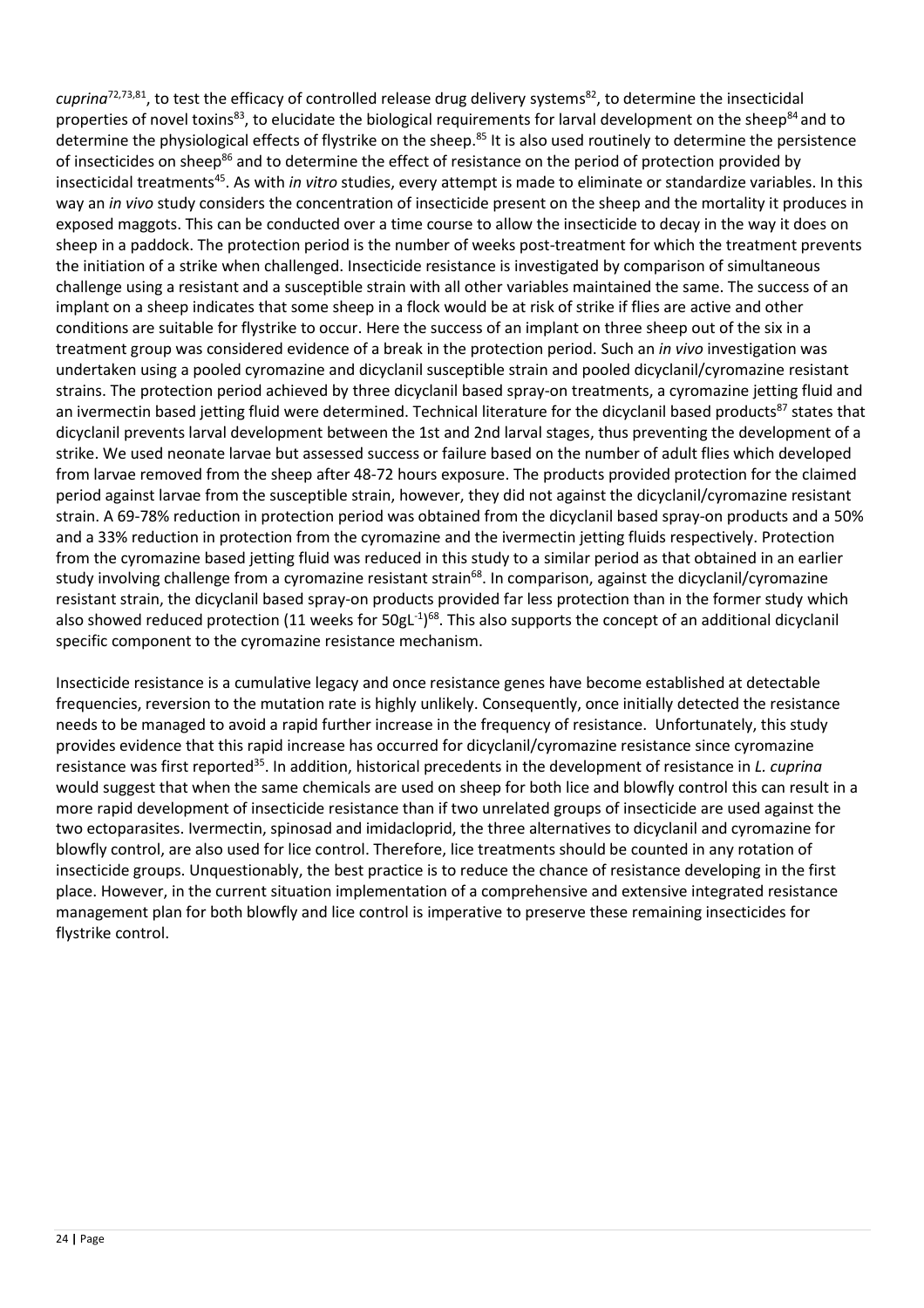#### <span id="page-24-0"></span>8. Impact of Wool Industry – Now & in 5 Years' Time

In 1982 a situation report on myiasis of livestock in Australia was provided to the OIE<sup>88</sup>. It outlined three areas of research to control sheep flystrike which were underway during that and the previous decade. These included genetic manipulation by selective breeding and surgical modification of the Merino, identification of pathogens for biological control of blowflies and the transfer of genetically manipulated genes into the *L. cuprina* population to prevent reproduction or to cause mortality. Since that time there has been a technological explosion and these three areas of research have been discounted, delivered or are close to completion. However, just as in 1982 sheep producers will need to rely on insecticide treatments to prevent flystrike for the immediate future. Therefore, it is timely that this study of insecticide resistance in *L. cuprina* was undertaken and the findings should provide the impetus for the widespread promotion and adoption of targeted and strategic insecticide usage.

Due to the apparent exclusive and widespread use of dicyclanil in NSW, and the subsequent selection of resistance, integrated resistance management measures must be adopted $89,90$ . By adopting these measures producers may prevent flystrike and at the same time halt the stabilisation of dicyclanil resistance in the NSW blowfly population. Adoption of an integrated resistance management plan in all States is advisable to slow or halt the continued selection of cyromazine and dicyclanil resistance. By doing this the full arsenal of insecticidal products registered to control flystrike should remain available.

Anecdotally there may have been a shift to the use of flystrike preventative treatments independent of imminent flystrike risk. It could be argued that this, and the widespread use of the dicyclanil based products capable of providing protracted periods of protection, have resulted in a temporal and spatial continuum of selection pressure on the sheep blowfly. This study also suggests that the use of the same chemicals for prevention or control of *Bovicola ovis*, the sheep body louse, has imposed selection pressure on the sheep blowfly despite flies not being the target. Unfortunately, insecticide resistance is often a cumulative legacy and a shift to the warranted and strategic use of insecticides is required to control flystrike and manage insecticide resistance. This should be part of an integrated resistance management plan designed to maximize the benefits gained from judicious insecticide usage and the adoption of a wide range of non-insecticidal fly strike preventative measures. Such a program will minimize the negative production and welfare impacts usually associated with flystrike insecticide resistance.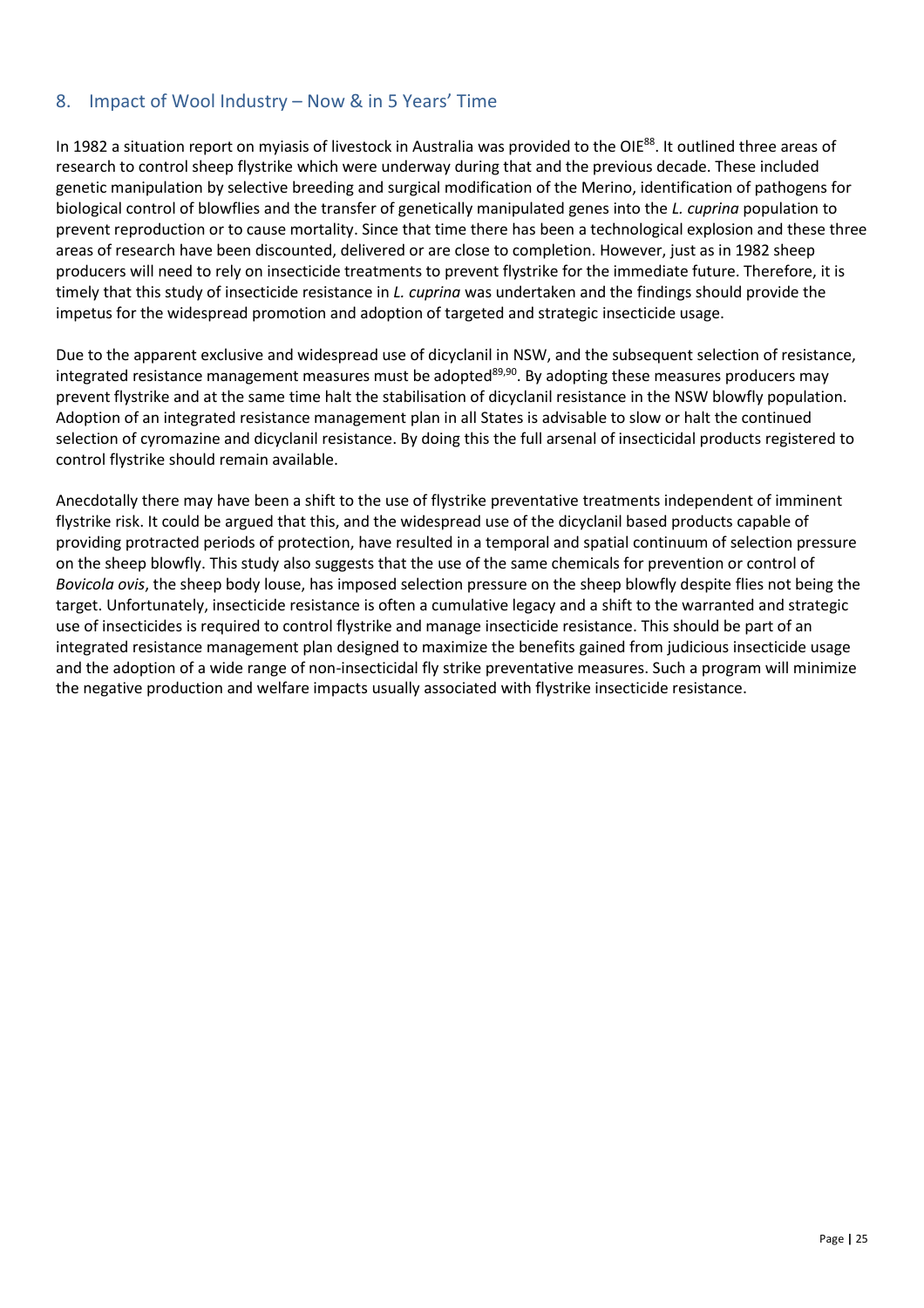#### <span id="page-25-0"></span>9. Recommendations

The following recommendations are made to support and build on the findings of this project which has identified the critical need for the widespread adoption of an effective resistance management plan.

- Submissions from both Tasmania and Queensland are needed to determine the presence and level of cyromazine and dicyclanil resistance. The shorter warmer winters in Queensland provide the opportunity for high frequencies of cyromazine and dicyclanil resistance to develop, dependent on the extent and degree of selection pressure applied by their use across the state. Because of the colder winters, an apparent reduced reliance on these insecticides and also the practice of good animal biosecurity, it is postulated that Tasmania may be free of dicyclanil and cyromazine resistance. However, this needs to be confirmed. The toxicological susceptibility of the strain from Tasmania will be of interest to this state given the presence of resistance, to varying degrees, in the remaining states.
- Additional monitoring of WA, SA and Victoria blowfly populations are required to elaborate on the current findings.
- An investigation on the stability of dicyclanil and cyromazine resistance in the NSW populations is required to predict and quantify the benefits of measures such as insecticide rotation.
- Close monitoring of the alternative insecticides, particularly imidacloprid, is warranted given the findings of this study and the resistance situation in other insects.
- Continued investigation of the resistant reference strains will be undertaken by this laboratory.

#### **Recommendations General**

- Resistance monitoring of blowfly populations should be conducted periodically to monitor changes in the toxicological susceptibility of *L. cuprina* to insecticides, especially dicyclanil, cyromazine, imidacloprid and possibly ivermectin.
- Recommendations made by the AWI Sheep Blowfly Resistance Working Group should be followed with the two documents available on the Flyboss website.
- Non-insecticidal flystrike management strategies should be supported and form a major part of an integrated resistance management plan which is widely adopted across Australia.
- Selection pressure from cyromazine and dicyclanil should be reduced by use of an alternative chemical group when practical circumstances allow.
- Where possible two treatments in the same growing cycle should be avoided but if required the second treatment should be from a different insecticide group. This also includes treatments for lice control.
- When dressing active strikes use an insecticide from a different group to the one used for flystrike prevention.
- Novel molecules under development should be considered in the context of the current resistance status by screening with resistant reference strains and current field strains.
- Baseline data should be collected on soon to be or recently released insecticides to aid the ongoing management of insecticides and resistance.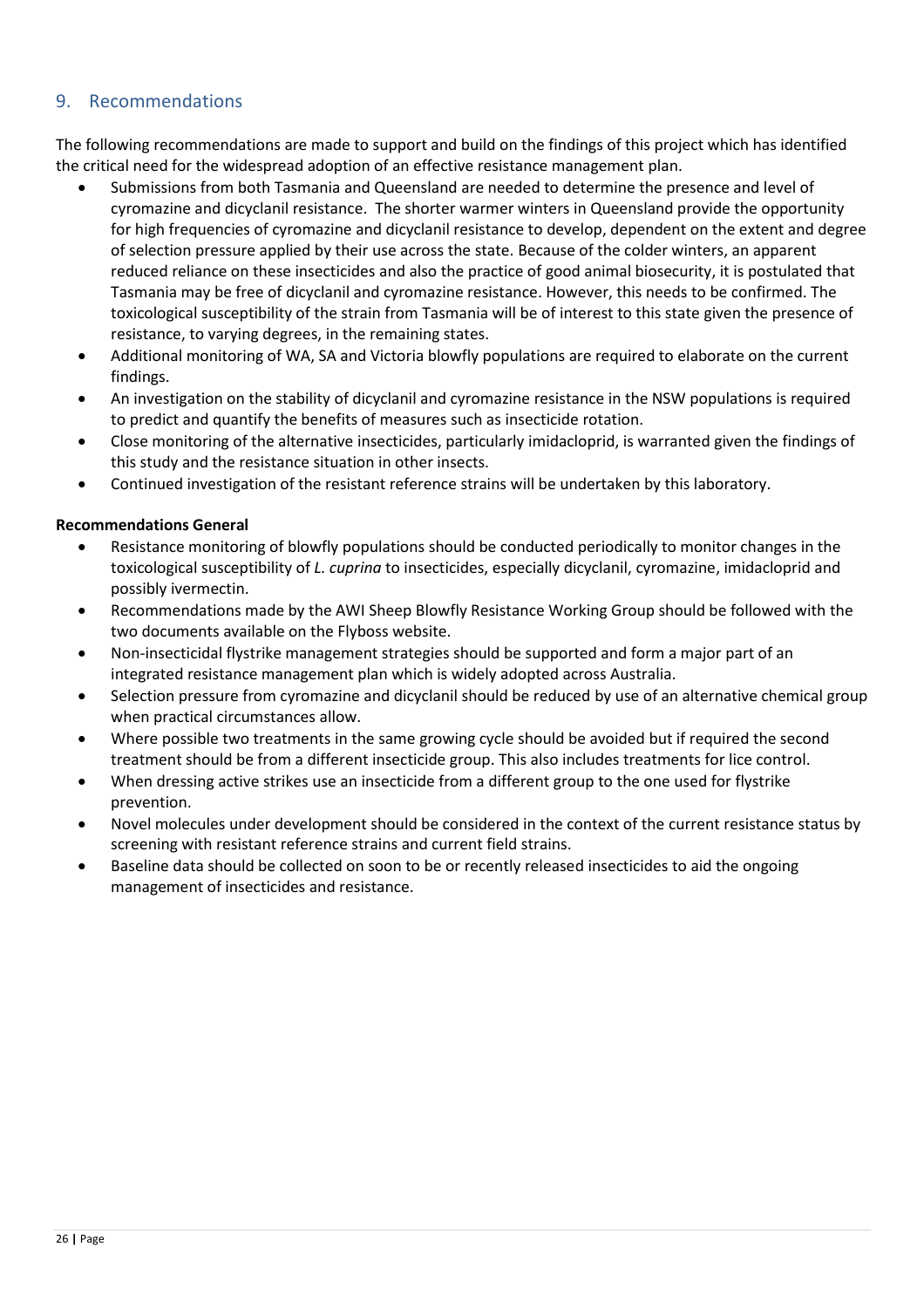#### <span id="page-26-0"></span>10. Conclusions

In 1968 G.H.S. Hooper, president of the Entomological Society of Queensland, made two points regarding insecticide resistance in Australia<sup>91</sup>. Firstly, "There is an urgent need for extended work on the documentation of resistance in Australia, particularly with respect to laboratory confirmation." Secondly, "Resistance knows no geographical or political barriers and dissemination of information is a prime responsibility of all workers in this field." These points were recognised as still valid by the ParaBoss Technical Committee when they kindly endorsed this project.

In the history of our laboratory this has been one of the most comprehensive insecticide resistance studies undertaken to date. While more field strains have been involved in past studies none have investigated such a large number (n=100) with so many insecticides (n=7). At the same time, an *in vivo* resistance study (of 35 weeks) and an *in vitro* efficacy study on marketed dressing products (n=7) were also conducted.

This study has confirmed concurrent dicyclanil and cyromazine resistance *in vitro* and *in viv*o and provides up to date information on its increased levels, wider distribution and the effect it has on the efficacy of alternate insecticides. We have also determined that a reduction in the level of susceptibility in field strains to ivermectin and spinosad has occurred over the last 20 years and shown that imidacloprid, despite it only recently being marketed for blowfly control, has already applied selection pressure on *L. cuprina* through lice treatments. Overall, this project has highlighted the benefits of periodic monitoring for insecticide resistance to inform on effective flystrike control, responsible insecticide usage and insecticide resistance management.

At this time, the greatest tools available to producers for the control of flystrike are information and a willingness to employ it. The information provided by this study should be another driver for the widespread adoption of integrated resistance management which is the presently available answer to the long-term problem of flystrike.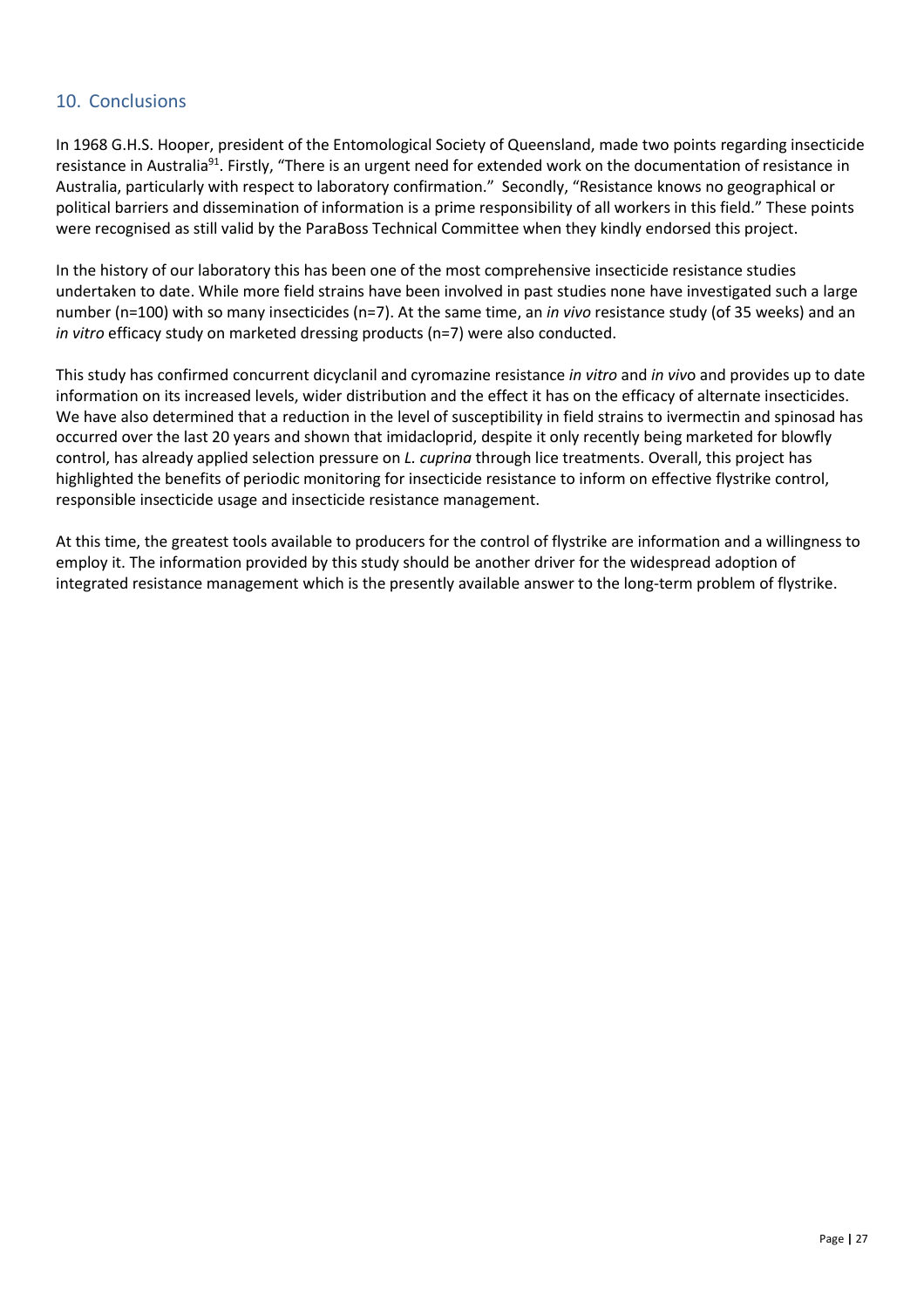#### <span id="page-27-0"></span>11. Bibliography

- 1) Mules, J., (1932) Blowfly pest. Surgical treatment of ewes. Pastoral Review Aust., 42: 35-36.
- 2) Ed, R., Tillyard, D., Seddon, H., (1933) Joint Blowfly Committee Report No. 1. The sheep blowfly problem in Australia. N.S.W. Dept. of Agric. Sci. Bull., No. 40.
- 3) Mackerras, I., Fuller, M., (1937) A survey of the Australian sheep blowflies. J. Coun. Scient. Ind. Res. Aust. 10: 261-270.
- 4) McCullock, R., (1932) Certain insoluble arsenicals and other mixtures as possible jetting fluids for use in the prevention of sheep blowfly attack. Agric. Gaz., N.S.W. 43: 565-573.
- 5) Shanahan, G., (1958a) Resistance to dieldrin in Lucilia cuprina (Wiedemann)., the Australian sheep blowfly. Nature. 181 (4612): 860-1.
- 6) Shanahan, G., (1958b). Resistance to dieldrin and aldrin in Lucilia cuprina (Wiedemann). J. Aust. Inst. Agric. Sci. 24: 157-158.
- 7) Busvine, J., Shanahan, G., (1961) The resistance spectrum of a dieldrin-resistant strain of the blowfly Lucilia cuprina (Wiedemann). Entomologia Exp. Appl. 4: 1-6.
- 8) Shanahan, G., (1965) A review of the flystrike problem of sheep in Australia. J. Aust. Insr. Agric. Sci. 31: 11-24
- 9) Hughes, P., Mackenzie, J., (1987) Insecticide resistance in the Australian Sheep blowfly, Lucilia cuprina: speculation, science and strategies pp 162-177 in: Combating resistance to Xenobiotics, Biological and chemical approaches. Ed Ford M., Hollowman, D.W. Khambay, B.P.S, and Sawicki, R.M. Ellis Horwood Chichester.
- 10) Shanahan, G., (1959) Genetics of Dieldrin Resistance in Lucilia Cuprina (Wiedemann). Nature. 183 (4674): 1540- 1.
- 11) Shanahan, G., (1960) Genetics of Resistance to Dieldrin in Lucilia Cuprina (Wiedemann). Nature. 186: 181.
- 12) Shanahan, G., (1960) Selection for high-order resistance to 'dieldrin' in Lucilia cuprina (Wiedemann). Nature. 186: 100.
- 13) Shanahan, G., (1965) Mutations in the sheep blowfly Lucilia cuprina (Wiedemann). II. Studies on genes for black pupa and dieldrin-resistance. Bull Entomol Res. 56 (2): 283-6.
- 14) Johnson, P., (1990) Chemical resistance in livestock An overview, Riverina Outlook Conference. Accessed: 24/5/2020. [www.regional.org.au/au/roc/1990/roc199043.htm](http://www.regional.org.au/au/roc/1990/roc199043.htm)
- 15) Flyboss., (2020) Insecticide resistance in sheep blowfly larvae. Sheep CRC. Accessed: 24/5/2020. [http://www.flyboss.com.au/sheep-goats/files/pages/treatment/insecticide](http://www.flyboss.com.au/sheep-goats/files/pages/treatment/insecticide-resistance/Resistance_download_130410.pdf)[resistance/Resistance\\_download\\_130410.pdf](http://www.flyboss.com.au/sheep-goats/files/pages/treatment/insecticide-resistance/Resistance_download_130410.pdf)
- 16) Shanahan, G., (1966) Development of a changed response in Lucilia cuprina (Wiedemann). to organophosphorus insecticides in New South Wales. Bull. Ent. Res. 57: 93-100.
- 17) Shanahan, G., Hart R., (1966) Change in response of Lucilia cuprina (Wiedemann). To organophosphorus insecticides in Australia. Nature. 212: 1466-1467.
- 18) Shanahan, G., Roxburgh, N., (1974) The Sequential Development of Insecticide Resistance Problems in Lucilia cuprina (Wiedemann). in Australia. PANS Pest Articles & News Summaries. 2 (20).
- 19) McKenzie, J., Dearn, J., Whitten, M., (1980) Genetic basis of resistance to diazinon in Victorian populations of the Australian sheep blowfly, Lucilia cuprina. Aust. J. Biol. Sci. 33: 85-95.
- 20) McKenzie, J., Whitten, M., (1982) Selection for insecticide resistance in the Australian sheep blowfly, Lucilia cuprina. Experientia. 38 (1): 84-5.
- 21) Hughes, P., Devonshire, A., (1982) The biochemical basis of resistance to organophosphorus insecticides in the sheep blowfly, Lucilia cuprina. Pestic. Biochem. Physiol. 18 (3): 289-297.
- 22) Hughes, P., (1982) Organophosphorus resistance in the sheep blowfly, Lucilia cuprina (Wiedemann) (Diptera: Calliphoridae): a genetic study incorporating synergists. Bull. Entomol. Res. 72: 573–582.
- 23) Hughes, P., Green, P., Reichmann, K., (1984) Specific Resistance to Malathion in Laboratory and Field Populations of the Australian Sheep Blowfly, Lucilia Cuprina (Diptera: Calliphoridae) J. Econ. Entomol. 77 (6): 1400-4.
- 24) Hughes, P., Raftos, D., (1985) Genetics of an esterase associated with resistance to organophosphorus insecticides in the sheep blowfly, Lucilia cuprina (Wiedemann). (Diptera: Calliphoridae). Bull. Entomol. Res. 75 (3): 535-544.
- 25) Hughes, P., (1981) Spectrum of cross-resistance to insecticides in field samples of the primary sheep blowfly, Lucilia cuprina. Int. J. Parasitol. 11 (6): 475-479.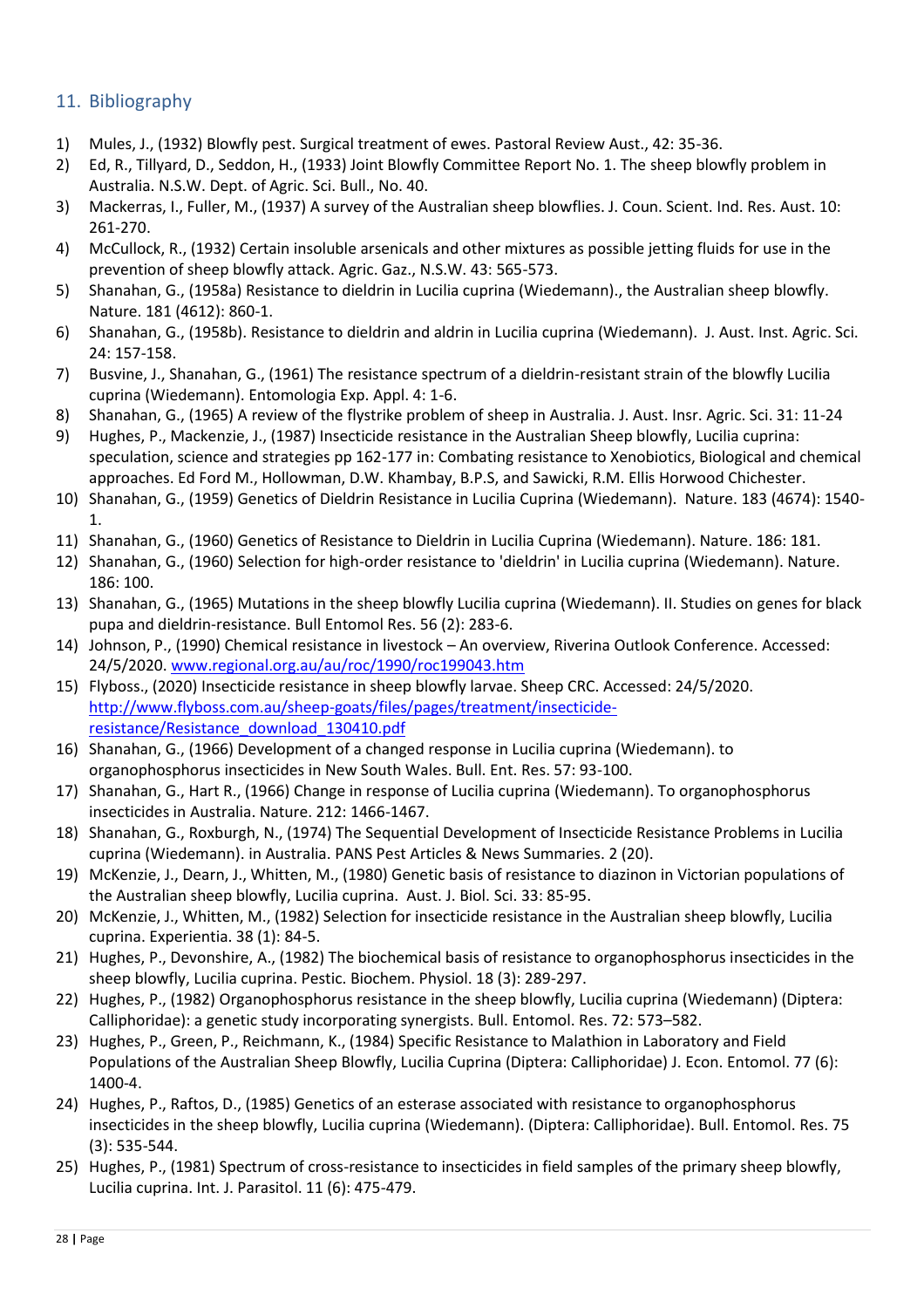- 26) McKenzie, J., Whitten, M., Adena, M., (1982) The effect of genetic background on the fitness of diazinon resistance genotypes of the Australian sheep blowfly, Lucilia cuprina. Heredity 49: 1-3.
- 27) Hall, C., (1978) Field studies of resistance to insecticides in the sheep blowfly. Project Dan 12S. Final Report to the Australian Meat Research Committee.
- 28) Roxburgh, N., Shanahan, G., (1973) Carbamate resistance in the sheep blowfly, Lucilia cuprina (Wiedemann). Vet Rec. 93 (17): 467.
- 29) Shanahan, G., Roxburgh, N., (1974) Reduction in period of protection from artificial flystrike by organophosphorus and organophosphorus-carbamate resistant larvae of Lucilia cuprina. Aust. Vet. J. 50: 177.
- 30) Kotze, A., (1995) Induced Insecticide Tolerance in Larvae of Lucilia cuprina (Wiedemann). (Diptera: Calliphoridae) Following Dietary Phenobarbital Treatment. Aust. J. Entomol. 34: 205-209.
- 31) Hart, R., Cavey, W., Ryan, K., Moore, B., Strong, M., (1979) Technical details of a new sheep blowfly Insecticide. Wool Tech. Sheep Breed. 27: 23-27.
- 32) Hart, R., Cavey, W., Ryan, K., Strong, M., Moore, B., Thomas, P., Boray, J., von Orelli, M., (1982) A new sheep blowfly insecticide. Aust. Vet. J. 59 (4): 104-109.
- 33) Hughes, P., (1988) The emergence and characterization of resistance genes in the sheep blowfly under field and laboratory selection. XVIII International Congress of Entomology, Vancouver, Canada, 3-9th July.
- 34) Levot, G., and Sales, N., (2004) Insect growth regulator cross-resistance studies in field and laboratory-selected strains of the Australian sheep blowfly, Lucilia cuprina (Wiedemann) (Diptera: Calliphoridae) Aust. J. Entomol. 43 (4): 374-377.
- 35) Levot, G., (2012) Cyromazine resistance detected in the Australian sheep blowfly. Aust. Vet. J. 90 (11): 433-437.
- 36) Levot, G., (2014) Resistance to flystrike preventative treatments. AWI Breech Strike R&D Technical Update. Maritime Museum, Sydney 20th August 2014.
- 37) Bayvel, A., Kieran, P., Townsend, R., (1981) Technical details of a new treatment for external parasites in sheep. Wool Technology and Sheep Breeding 29: 17-24.
- 38) Arundel, J., Sutherland, A., (1988) Animal Health in Australia Volume 10: Ectoparasitic Diseases of sheep, cattle, goats and horses. Australian Government Publishing Service: Canberra.
- 39) Orton, C., Watts, J., Rugg, D., (1992). Comparative effectiveness of avermectins and deltamethrin in suppressing oviposition in Lucilia cuprina (Diptera: Calliphoridae). J. Econ. Entomol. 85: 28-32.
- 40) Sales, N., Levot, G., and Hughes, P., (1989) Monitoring and selection of resistance to pyrethoids in the Australian sheep blowfly, Lucilia cuprina. Med. Vet. Ent. 3 (3): 287-291.
- 41) Sales, N., Shivas, M., Levot, G., (1996) Toxicological and Oviposition Suppression Responses of Field Populations of the Australian Sheep Blowfly, Lucilia cuprina (Wiedemann) (Diptera: Calliphoridae) to the Pyrethroid Cypermethrin. Aust. J. Entomol. 35: 285-288.
- 42) Johnson, P., Boray, J., Plant, J., and Dawson, K., (1989) Resistance of the sheep body louse, Damalinia ovis to synthetic pyrethroids. In Outteridge, Australian Advances in Veterinary Science. 163:165.
- 43) Levot, G., Hughes, P., (1990) Laboratory studies on resistance to cypermethrin in Damalinia ovis (Schranl) (Phthiraptera: Trichodectidae). Aust. J. Entomol. 29: 257-259.
- 44) Hughes, P., Levot, G., (1987) Simulation of fly-waves to assess the ability of diflubenzuron to protect sheep against flystrike by Lucilia cuprina. Vet. Parasitol. 24 (3–4): 275-284.
- 45) Sales, N., Levot, G., Barchia, I., (2001) Differences in susceptibility to diflubenzuron between populations of the Australian sheep blowfly, Lucilia cuprina (Wiedemann) and their influence flystrike protection. Gen. Appl. Entomol. 30: 27-30.
- 46) Levot, G., Sales, N., (2002) New high level resistance to diflubenzuron detected in the Australian sheep blowfly, Lucilia cuprina (Wiedemann) (Diptera: Calliphoridae), Gen. Appl. Entomol. 31: 43-45.
- 47) Kotze, A., Sales, N., Barchia, I., (1997) Diflubenzuron tolerance associated with monooxygenase activity in field strain larvae of the Australian sheep blowfly (Diptera: Calliphoridae). J. Econ. Entomol. 90: 15-20.
- 48) James, P., Cramp, A., Hook, S., (2008) Resistance to insect growth regulator insecticides in populations of sheep lice as assessed by a moulting disruption assay. Med. Vet. Entomol. 22: 326-330.
- 49) Levot, G., Sales, N., (2008) Resistance to benzoylphenyl urea insecticides in Australian populations of the sheep body louse. Med. Vet. Entomol. 22: 331-334.
- 50) Levot, G., Sales, N., (2002) Susceptibility to ivermectin of larvae of Australian sheep blowfly, Lucilia cuprina (Wiedemann) (Diptera: Calliphoridae). Aust. J. Entomol. 41: 75–78.
- 51) Levot, G., (2013) Response to laboratory selection with cyromazine and susceptibility to alternative insecticides in sheep blowfly larvae. Aust. Vet. J. 91 (1-2).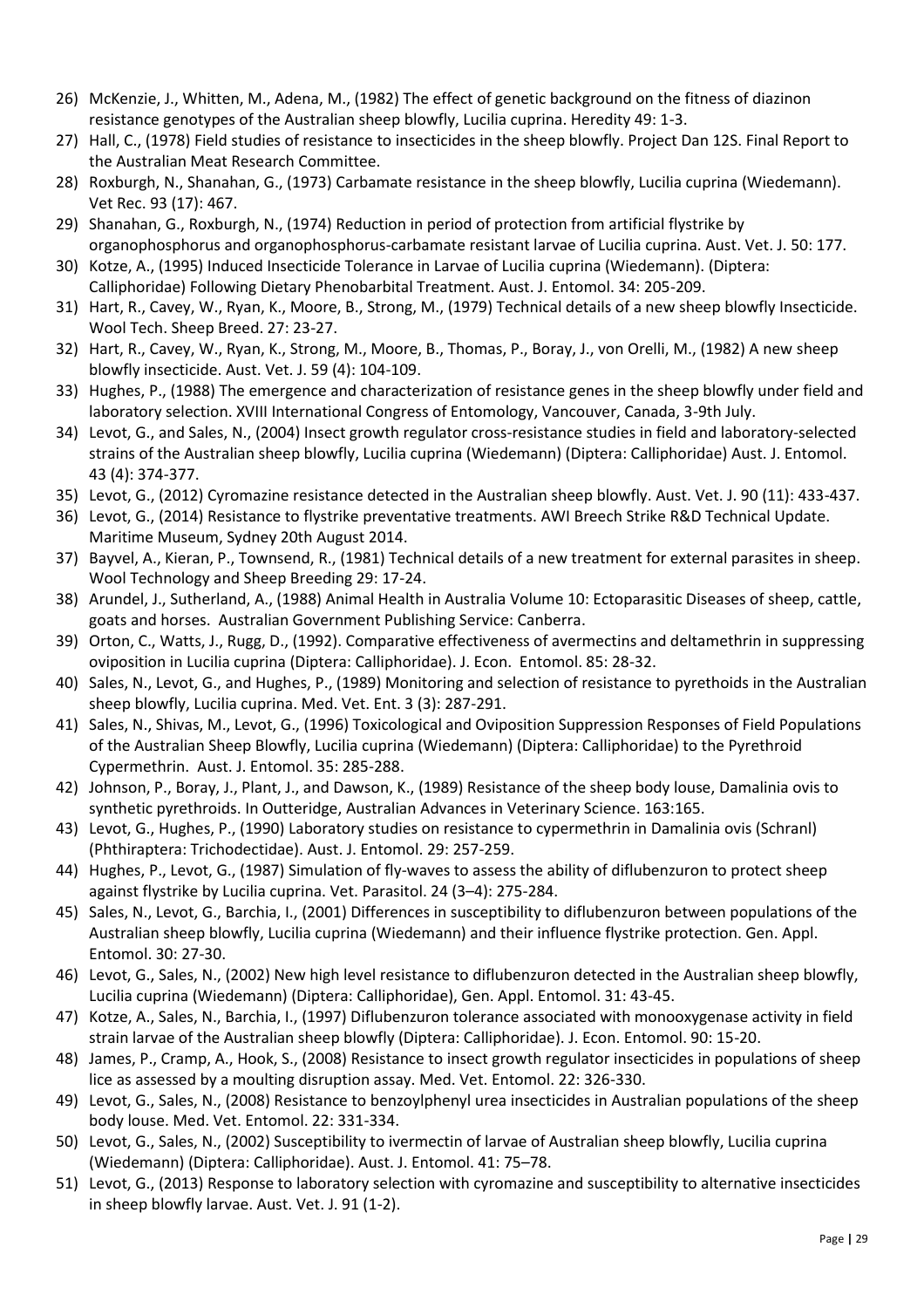- 52) Sales, N., Suann, M., Koeford, K., (2020) Dicyclanil Resistance in the Australian Sheep Blowfly, Lucilia cuprina, Substantially Reduces Flystrike Protection by Dicyclanil and Cyromazine Based Products. Int. J. Parasitol. Drugs Drug Resist.
- 53) Thompson, G., Hutchins, S., (1999) Spinosad. Pestic Outlook 10: 78-81.
- 54) Levot, G., Rothwell, J., Sales, N., (2002) Baseline laboratory bioassay data for spinosad against populations of Australian sheep blowfly, Lucilia cuprina (Wiedemann) (Diptera: Calliphoridae) Aust. J. Entomol. 41: 79–81.
- 55) Levot, G., Sales, N., (2008) In vitro effectiveness of ivermectin and spinosad flystrike treatments against larvae of the Australian sheep blowfly Lucilia cuprina (Wiedemann) (Diptera: Calliphoridae). Aust, J, Entomol. 47 (4): 365-369.
- 56) Bowen, F., Fisara, P., Junquera, P., Keevers, D., Mahoney, R., Schmid, H.,( 1999). Long lasting prevention against blowfly strike using the insect growth regulator dicyclanil. Aust. Vet. J. 77, 454-460.
- 57) Hyman, W., Junquera, P., De Bruin, C., Van Zyl, A., Schmid, H., (2000). Flystrike prevention on Merino lambs with the insect growth regulator dicyclanil. S. Afr. Vet. Ver. 71 (1), 566: 28-30.
- 58) Food and Agriculture Organization of the United Nations. (2012) International Code of Conduct on the Distribution and Use of Pesticides: Guidelines on the Prevention and Management of Pesticide Resistance. Accessed: 22/05/2020,<http://www.fao.org/3/a-bt561e.pdf>
- 59) Levot, G., Sales, N., Barchia, I., (1999) In vitro larvicidal efficacy of flystrike dressings against the Australian sheep blowfly. Aust. J. Exp. Agric. 39 (5): 54.
- 60) Roxburgh, N., Shanahan, G., (1973) A method for the detection and measurement of insecticide resistance in larvae of Lucilia cuprina (Wiedemann). (Dipt., Calliphoridae). Bull. Entomol. Res. 63: 99-102.
- 61) Püntener W., (1981) Manual for field trials in plant protection. Second edition. Agricultural Division, Ciba-Geigy Limited. OL17686923M.
- 62) Abbott, W., (1925) A method of computing the effectiveness of an insecticide. J. Econ. Entomol. 18: 265-267.
- 63) Finney, D., (1971) Probit Analysis, 3rd Edn. Cambridge University Press, London.
- 64) BioStat, AnalystSoft Inc.: Statistical Analysis Software. (Version 7.0). Accessed: 1/08/2019. Available from: <http://www.analystsoft.com/en/>
- 65) McLeod, J., (1937) The experimental production of cutaneous myiasis in sheep. Parasitol. 29: 526-529.
- 66) Hughes, P., Shanahan, G., (1978) Assessing OP insecticide resistance in sheep blowflies. The Agricultural Gazette of NSW 89:6.
- 67) Holdsworth, P., Vercruysse, J., Rehbein, S., Peter, R., De Bruin, C., Letonja, T., Green, P., (2006). World Association for the Advancement of Veterinary Parasitology (W.A.A.V.P.) guidelines for evaluating the efficacy of ectoparasiticides against myiasis causing parasites on ruminants. Vet. Parasitol. 136: 15-28.
- 68) Levot, G., Langfield, B., Aiken, D., (2014) Survival advantage of cyromazine-resistant sheep blowfly larvae on dicyclanil- and cyromazine-treated Merinos. Aust Vet J 2014;92: 421-426.
- 69) Hughes, P.B., Levot, G., (1988) Management of insecticide resistance in the sheep blowfly, Lucilia cuprina. Wool Research and Development Fund Final report for DAN20P:
- 70) James, P., Brien, F., Anderson A., (2019) A review of the predisposing factors of flystrike. Accessed: 29/06/2020. [https://www.wool.com/globalassets/wool/sheep/research-publications/welfare/flystrike-research](https://www.wool.com/globalassets/wool/sheep/research-publications/welfare/flystrike-research-update/review-predisposing-factors-breech-flystrike-final-report.pdf)[update/review-predisposing-factors-breech-flystrike-final-report.pdf](https://www.wool.com/globalassets/wool/sheep/research-publications/welfare/flystrike-research-update/review-predisposing-factors-breech-flystrike-final-report.pdf)
- 71) Mackerras, I., Mackerras, M., (1944) The attractiveness of sheep to Lucilia cuprina. In sheep blowfly investigations. Bull. of the Council for Scientific and Industrial Research Australia. 181:144.
- 72) McKenzie, J., Whitten, M., (1982) Selection for insecticide resistance in the Australian sheep blowfly, Lucilia cuprina. Experientia 38: 84-85.
- 73) McKenzie, J., and Whitten, M., (1984) Estimation of the relative viabilities of insecticide resistance genotypes of the Australian Sheep Blowfly, Lucila cuprina. Aust. J. Biol. Sci. 37: 45-52.
- 74) Elzaki, M., Miah, M., Wu, M., et al. (2017) Imidacloprid is degraded by CYP353D1v2, a cytochrome P450 overexpressed in a resistant strain of Laodelphax striatellus. Pest Manag Sci. 73(7):1358-1363.
- 75) Zimmer, C., Garrood, W.T Singh, K., et al (2018) Neofunctionalization of Duplicated P450 Genes Drives the Evolution of Insecticide Resistance in the Brown Planthopper. Current Biology 28, 268-274.
- 76) Kotze, A. (1993) Cytochrome P450 monooxygenases in larvae of insecticide-susceptible and -resistant strains of the Australian sheep blowfly, *Lucilia cuprina*. Pestic. Biochem. & Physiol. 46 (1): 65-72.
- 77) Sandeman, R., Dowse, C., Carnbgie, P. (1985) Initial characterisation of the sheep immune response to infections of Lucilia cuprina. Int. J Parasitol. 15(2): 181-185.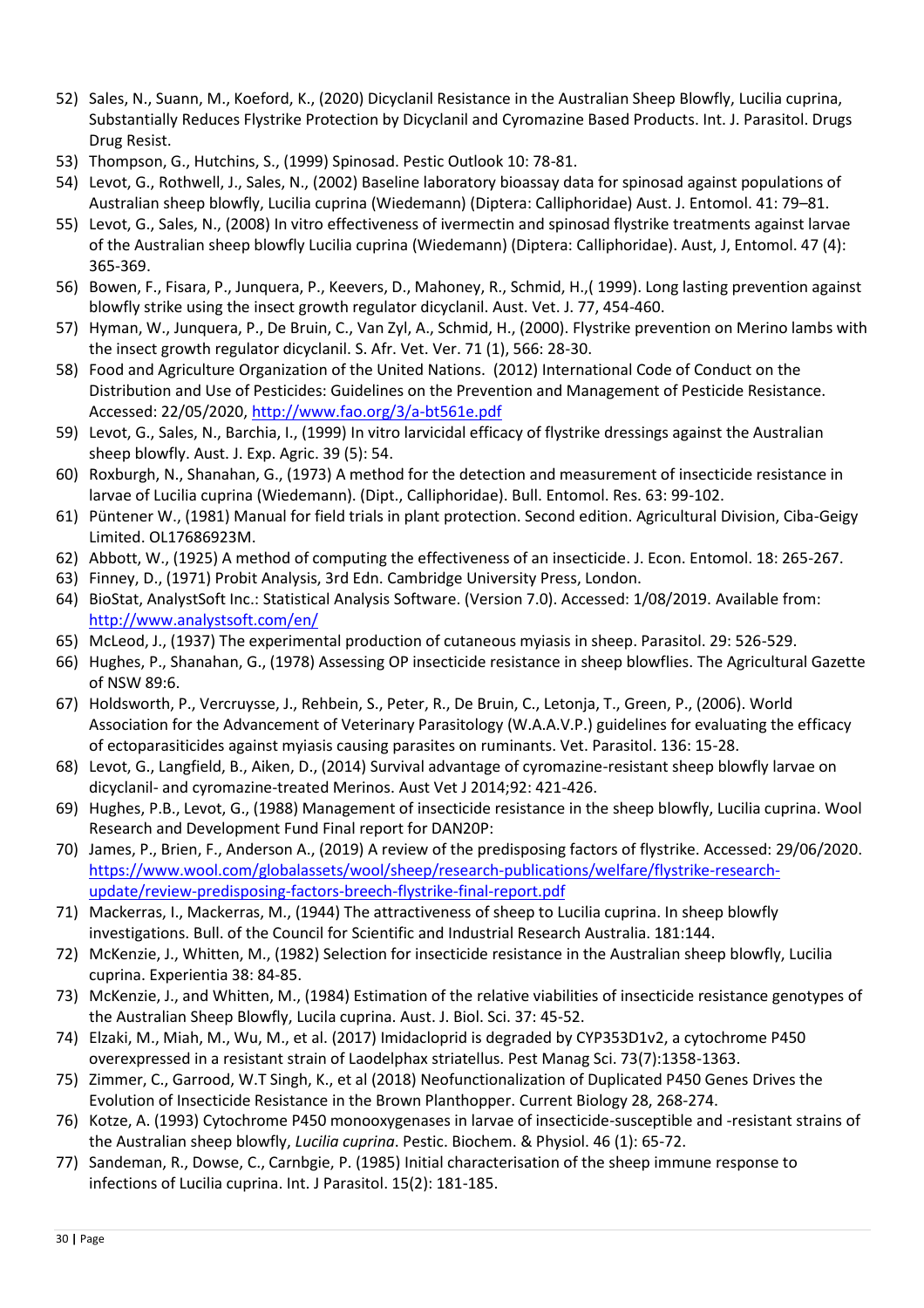- 78) Eisemann, C., Johnston, L., Broadmeadow, M., O'Sullivan, B., Donaldson, R., Pearson, R., Vuocolo, T., Kerr, J. (1994) Acquired resistance of sheep to larvae of *Lucilia cuprina*, assessed in vivo and in vitro. Int J Parasitolo., 20(3): 299-305.
- 79) O'Donnell, I., Green, A., Conneli, B., Hopkins, P., (1980) Immunoglobulin G antibodies to the antigens of *Lucilia cuprina* in the sera of fly-struck sheep. Aust J Biol Sci, 33: 27-34.
- 80) Bowles, V., Meeusen, E., Young, A., Andrews, A., Nash, A., Brandon, M, (1996) Vaccination of sheep against larvae of the sheep blowfly (*Lucilia cuprina*). [Vaccine](https://www.researchgate.net/journal/0264-410X_Vaccine) 14(14):1347-52.
- 81) McKenzie, J., Fegent, J., Weller, G. (1986) Frequency-dependent selection at the diazinon resistance locus of the Australian sheep blowfly, Lucilia cuprina. Heredity 56: 373-380.
- 82) James, P., Mitchell, H., Cockrum, K., Ancell. P, (1994) Controlled release insecticide devices for protection of sheep against head strike caused by *Lucilia cuprina*. Vet. Parasitol. 52(1-2):113-128
- 83) Green, P., Blaney, B., Moore, C., Coonole, M. (1989) Identification and preliminary evaluation of viriditoxin, a metabolite of *Paecilomyces varioti*, as an insecticide for sheep blowfly, Lucilia cuprina (Wied.). Gen.App. Entomol., 21: 33-37.
- 84) Guerrini, V., Murphy, G., Broadmeadow, M. (1988) The role of ph in the infestation of sheep by *Lucilia cuprina* larvae. Int. J. Parasitol. 18:407-409.
- 85) O'Sullivan, B., Hopkins, P., Connell, J., Broadmeadow, M., Cotton, A., Dimmock, C., Gibson, J., Thomas, R. (1984) The pathogenesis of flystrike in sheep. Proc. Aust. Soc. Anim. Prod. <http://livestocklibrary.com.au/handle/1234/7628>
- 86) Hart, R., Cavey, W., Ryan, K., Strong, M., Moore, B., Thomas, P., Boray, J., von Orelli, M. (1982) A new sheep blowfly insecticide. Aust. Vet. J. 59: 104-109.
- 87) Elanco., (2017) New CLiK Extra ideal for strategic fly control. Accessed: 29/06/2020 [http://www.flyboss.com.au/sheep-goats/news/articles/flyboss-featured-articles/new-clik-extra-ideal-for](http://www.flyboss.com.au/sheep-goats/news/articles/flyboss-featured-articles/new-clik-extra-ideal-for-strategic-fly-control.php)[strategic-fly-control.php](http://www.flyboss.com.au/sheep-goats/news/articles/flyboss-featured-articles/new-clik-extra-ideal-for-strategic-fly-control.php)
- 88) Hart, R., Geering, W. (1981) Myiasis of livestock in Australia. Bull. Off. Int. Epiz. 93(1-2): 163-172.
- 89) Flyboss., (2019) Resistance management strategy for the Australian sheep blowfly Lucilia cuprina (Wiedemann). Accessed: 04/2019[. http://www.flyboss.com.au/sheep-goats/files/pages/treatment/insecticide](http://www.flyboss.com.au/sheep-goats/files/pages/treatment/insecticide-resistance/resistance-management-strategies/190415-SHEEP-BLOWFLY-RESISTANCE-MANAGEMENT-STRATEGY-FINAL-GD3349.pdf)[resistance/resistance-management-strategies/190415-SHEEP-BLOWFLY-RESISTANCE-MANAGEMENT-](http://www.flyboss.com.au/sheep-goats/files/pages/treatment/insecticide-resistance/resistance-management-strategies/190415-SHEEP-BLOWFLY-RESISTANCE-MANAGEMENT-STRATEGY-FINAL-GD3349.pdf)[STRATEGY-FINAL-GD3349.pdf](http://www.flyboss.com.au/sheep-goats/files/pages/treatment/insecticide-resistance/resistance-management-strategies/190415-SHEEP-BLOWFLY-RESISTANCE-MANAGEMENT-STRATEGY-FINAL-GD3349.pdf)
- 90) Flyboss., (2019) A fly in the ointment. Accessed 12/2019. http://www.flyboss.com.au/sheepgoats/files/pages/treatment/insecticide-resistance/resistance-management-strategies/A-Fly-in-the-Ointment-Managing-Chemical-Resistance-to-Blowflies-20191129.pdf**.**
- 91) Hooper, G., (1968) A review of the problem of insecticide resistance in Australia. Aust. J. Entomol. 7(1): 67-76.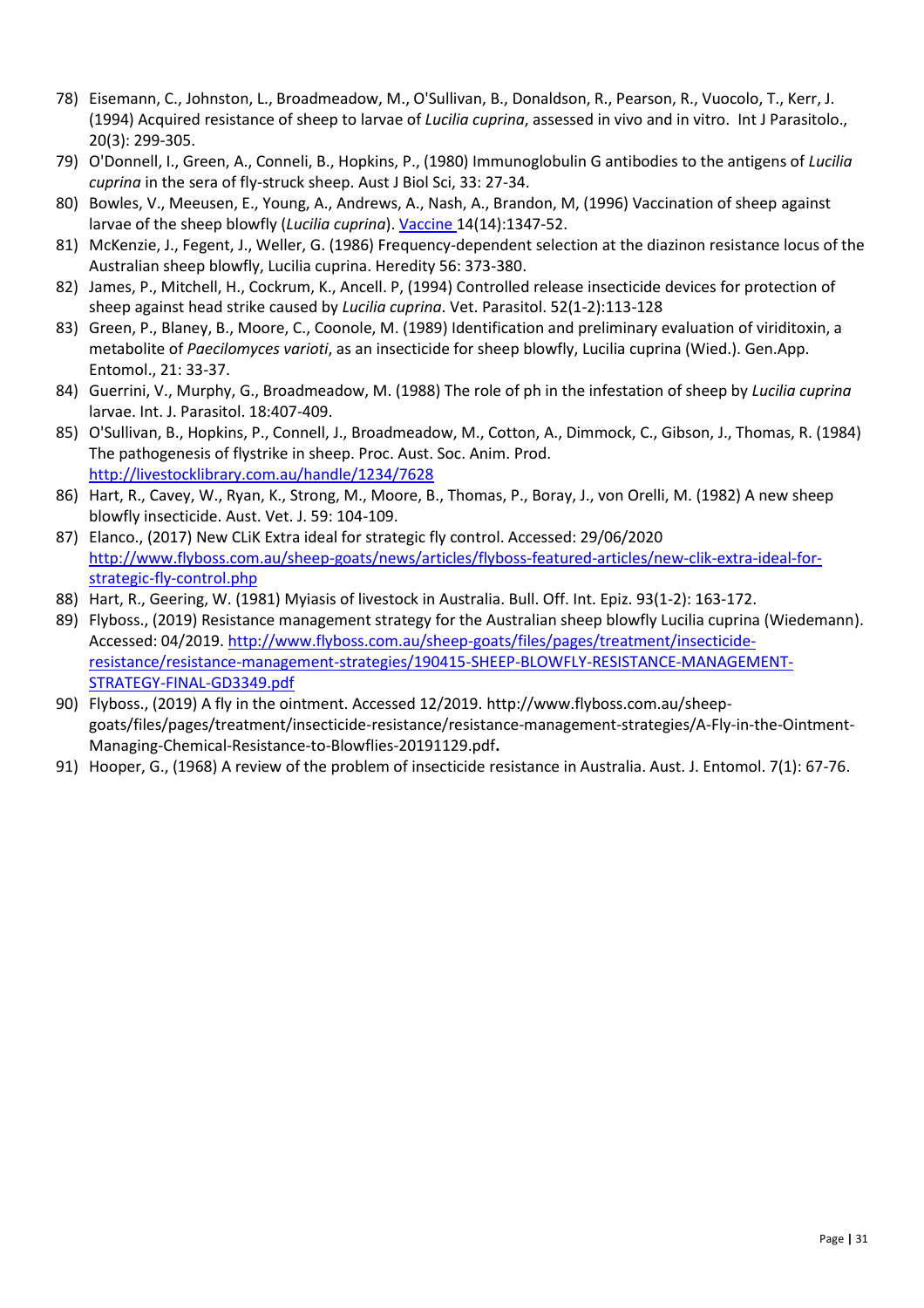#### <span id="page-31-0"></span>12. List of Abbreviations and/or Glossary

- a. ANOVA: Analysis of Variance. A statistical method to determine if there is a significant difference between sets of data.
- b. Frequency: Number of strains with the same LC50 value or resistance factor.
- c. *In vivo:* An assay performed on sheep.
- d. *In vitro:* An assay performed in the laboratory in a tube or pot.
- e. Laboratory Susceptible strain (LS) a strain of sheep blowflies which have been in the Laboratory for over 60 years and are naïve to insecticide exposure.
- f. LC50: The concentration capable of killing 50% of the maggots of a tested population or strain.
- g. 95% Fiducial limits: The lower limit and upper limit that you can be 95% confident that the true mean or proportion of a population lies between.
- h. *Lucilia cuprina*: commonly known as the Australian sheep blowfly which is the species which predominantly initiates flystrike in Australia.
- i. Resistance Factor (RF): LC50 of the selected strain divided by the LC50 of the Laboratory Susceptible Reference strain (LS).
- j. Resistance Ratio (RR): LC50 of the selected strain divided by the LC50 of a characterized strain such as the dicyclanil susceptible strain DSus.
- k. Submission: Maggots collected off struck sheep and sent to our laboratory.
- l. Strain: The submitted maggots which are then bred for testing.